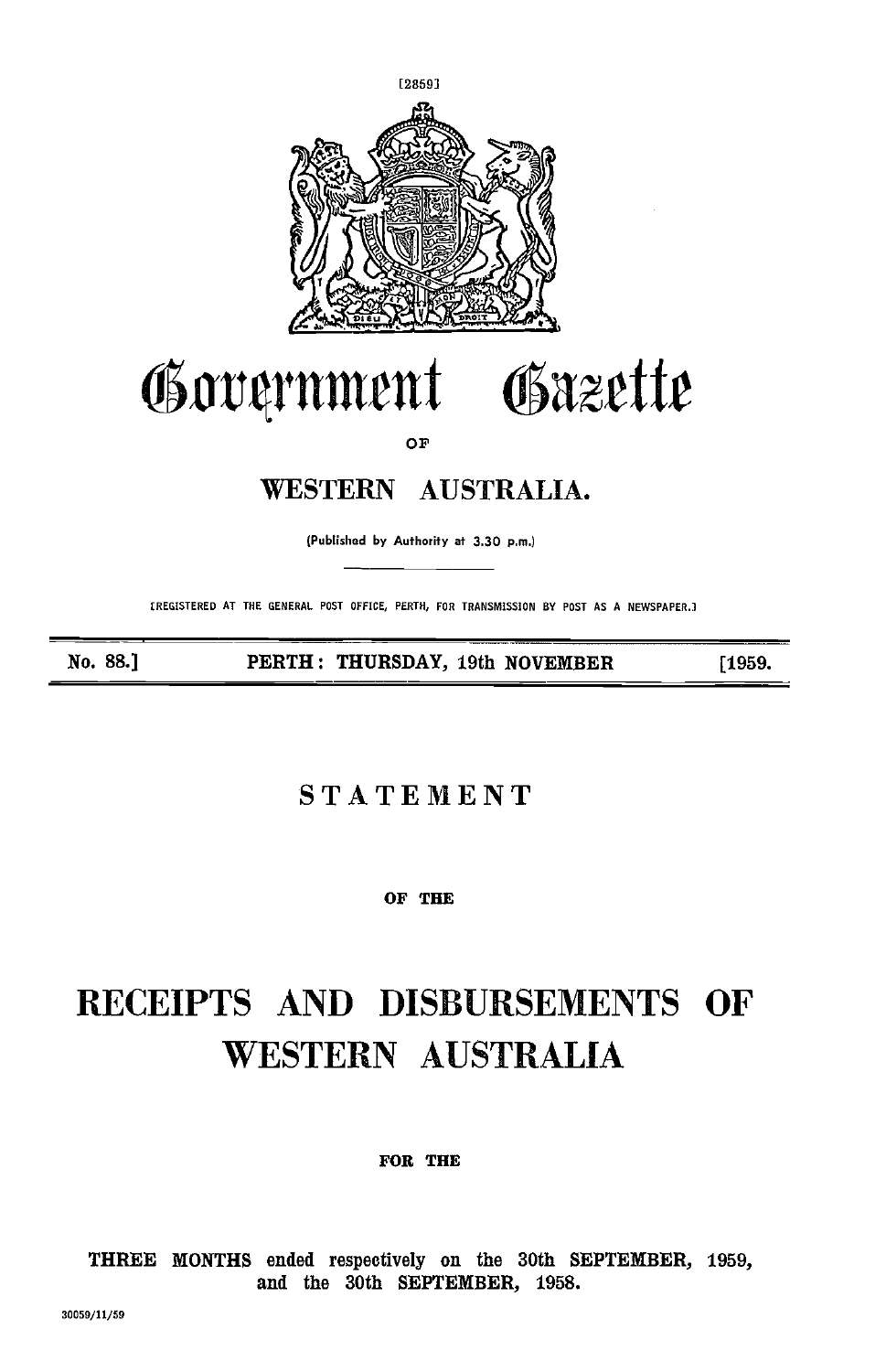#### COMPARATIVE STATEMENT of the REVENUE of the GOVERNMENT of WESTERN AUSTRALIA for the THREE MONTHS ended respectively on the 30th SEPTEMBER, 1959, and the 30th SEPTEMBER, 1958.

#### REVENUE

| Head of Revenue                                                                                                                                                                                                                                                                                                                                                                                                                                                                                                                                                                                                                                                                                          | Three Months ended:                                                                                                                                                                      |                                                                                                                                                                                                             |
|----------------------------------------------------------------------------------------------------------------------------------------------------------------------------------------------------------------------------------------------------------------------------------------------------------------------------------------------------------------------------------------------------------------------------------------------------------------------------------------------------------------------------------------------------------------------------------------------------------------------------------------------------------------------------------------------------------|------------------------------------------------------------------------------------------------------------------------------------------------------------------------------------------|-------------------------------------------------------------------------------------------------------------------------------------------------------------------------------------------------------------|
|                                                                                                                                                                                                                                                                                                                                                                                                                                                                                                                                                                                                                                                                                                          | 30th Sept., 1959                                                                                                                                                                         | 30th Sept., 1958                                                                                                                                                                                            |
| GOVERNMENTAL                                                                                                                                                                                                                                                                                                                                                                                                                                                                                                                                                                                                                                                                                             | £<br>s. d.                                                                                                                                                                               | £<br>s. d.                                                                                                                                                                                                  |
| Taxation                                                                                                                                                                                                                                                                                                                                                                                                                                                                                                                                                                                                                                                                                                 |                                                                                                                                                                                          |                                                                                                                                                                                                             |
| Land Tax<br>$\mathbf{r}$<br>$\cdots$<br>$\cdots$<br>$\ddotsc$<br>Income Tax-Commonwealth Reimbursement<br>$\cdots$<br>Entertainments Tax<br>$\cdots$<br>$\cdots$<br>$\cdots$<br>$\cdots$<br><br>Totalisator Duty<br>$\ddotsc$<br>$\cdots$<br>$\cdots$<br>$\cdots$<br><br>Stamp Duty<br>$\ddotsc$<br>$\ddotsc$<br>$\cdots$<br>$\cdots$<br>$\cdots$<br>$\cdots$<br>Probate Duty<br>$\ldots$<br>$\cdots$<br>$\cdots$<br>$\cdots$<br>$\cdots$<br>$\cdots$<br>Betting Tax<br><br>$\cdots$<br>$\cdots$<br>$\cdots$<br><br>$\cdots$<br>Betting Applications and Licenses<br>$\cdots$<br>$\cdots$<br>$\cdots$<br>Licenses<br>$\cdots$<br><br><br><br><br><br>Total, Taxation<br>$\cdots$<br>$\cdots$<br>$\cdots$ | 177,846 14<br>7<br><br>73,578 15<br>9<br>3<br>23,847<br>$\mathbf{I}$<br>7<br>419,842 11<br>2<br>362,236<br>1<br>83,338<br>-011<br>0<br>26,054 10<br>166,027 18<br>1<br>3<br>1,332,771 14 | 3<br>5<br>131,897<br>3,234,000<br>0<br>0<br>8<br>66,384<br>0<br>2<br>22,240<br>9<br>7<br>381,641 17<br>270,349 16 10<br>77,469<br>9<br>7<br>27,981<br>0<br>0<br>155,371 11<br>6<br>9<br>8.<br>$4.367,\!335$ |
|                                                                                                                                                                                                                                                                                                                                                                                                                                                                                                                                                                                                                                                                                                          |                                                                                                                                                                                          |                                                                                                                                                                                                             |
| Territorial                                                                                                                                                                                                                                                                                                                                                                                                                                                                                                                                                                                                                                                                                              |                                                                                                                                                                                          |                                                                                                                                                                                                             |
| Land Revenue<br>$\cdots$<br>$\cdots$<br>$\cdots$<br>$\cdots$<br>Mining Revenue<br>$\cdots$<br>$\cdots$<br><br><br><br>Timber<br>$\ddotsc$<br>$\cdots$<br>$\cdots$<br>$\cdots$<br>$\cdots$<br>$\cdots$<br>$\cdots$                                                                                                                                                                                                                                                                                                                                                                                                                                                                                        | 133,548 11<br>1<br>36,546 16<br>9<br>8<br>260,832<br>-4                                                                                                                                  | $119,238$ 5 4<br>34,096 10 11<br>239,481 14 7                                                                                                                                                               |
| Total, Territorial<br><br>.<br>.                                                                                                                                                                                                                                                                                                                                                                                                                                                                                                                                                                                                                                                                         | 430,927 12<br>6                                                                                                                                                                          | 392,816 10 10                                                                                                                                                                                               |
| Law Courts<br>$\cdots$<br>$\cdots$<br>$\cdots$<br><br><br>$\cdots$<br>$\it Departmental$<br>Reimbursements,<br>and other<br>Fees,<br>Services<br>$\cdots$<br><br>.<br><br><br>Royal Mint<br>$\cdots$<br>$\cdots$<br>$\cdots$<br>$\cdots$<br><br>                                                                                                                                                                                                                                                                                                                                                                                                                                                         | 92,569 11 4<br>1,147,712 17 10<br>23,730 4 10<br>1,264,012 14<br>0                                                                                                                       | 94,475<br>4<br>- 9<br>1,099,947<br>2<br>0<br>24,563 18<br>3<br>$1,218,986$ 5 0                                                                                                                              |
|                                                                                                                                                                                                                                                                                                                                                                                                                                                                                                                                                                                                                                                                                                          |                                                                                                                                                                                          |                                                                                                                                                                                                             |
| COMMONWEALTH<br>Grant under Section 96 of the Constitution<br><br>Commonwealth Financial Assistance Grant<br><br>Interest Contributions<br>$\cdots$<br>$\ddotsc$<br>$\overline{a}$<br>$\cdots$<br>Total, Commonwealth<br><br><br>Grand Total, Governmental<br>$\cdots$<br>                                                                                                                                                                                                                                                                                                                                                                                                                               | 787,250<br>0<br>0<br>5,092,400<br>0<br>0<br>118,355<br>0<br>0<br>5,998,005<br>0<br>0<br>9,025,717<br>0<br>-9                                                                             | 2,457,000<br>0<br>0<br>118,355<br>0<br>- 0<br>2,575,355<br>0<br>- 0<br>7<br>8,554,493<br>4                                                                                                                  |
|                                                                                                                                                                                                                                                                                                                                                                                                                                                                                                                                                                                                                                                                                                          |                                                                                                                                                                                          |                                                                                                                                                                                                             |
| PUBLIC UTILITIES                                                                                                                                                                                                                                                                                                                                                                                                                                                                                                                                                                                                                                                                                         |                                                                                                                                                                                          |                                                                                                                                                                                                             |
| Country Areas Water Supply<br><br><br>$\cdots$<br><br>State Abattoirs and Saleyards<br><br><br><br><br>Metropolitan Water Supply, Sewerage and Drainage<br>Railways<br><br><br><br>$\cdots$<br><br>Tramways<br><br><br><br><br><br><br>State Ferries<br>$\cdots$<br><br>$\cdots$<br>$\cdots$<br>$\cdots$<br>$\cdots$<br>State Batteries<br>.<br><br>$\cdots$<br>$\cdots$<br>$\cdots$<br>Caves House, etc.<br>.<br>المعام<br>$\cdots$<br>$\cdots$<br>Medina Hotel<br>$\cdots$<br><br>$\cdots$<br>.<br><br>                                                                                                                                                                                                | 3<br>267,384<br>3<br>27,483 12<br>8<br>9<br>729,904<br>6<br>3,556,282<br>2.<br>10<br>230,663<br>5<br>0<br>2<br>2,631<br>9<br>8<br>5<br>11,064<br>2 10<br>6,821<br>9,621 14<br>4          | 249,265 17<br>- 6<br>30,597<br>0<br>11<br>691,833 16<br>3<br>2,907,533 19<br>9<br>239,233 10<br>1<br>2,466 17<br>0<br>9,786 15<br>5<br>6,789 14<br>9<br>1<br>8,563<br>8                                     |
| Total, Public Utilities<br>$\ddotsc$<br><br>$\ldots$                                                                                                                                                                                                                                                                                                                                                                                                                                                                                                                                                                                                                                                     | 2<br>6<br>4,841,906                                                                                                                                                                      | 9<br>4,146,070 19                                                                                                                                                                                           |
| Grand Total<br>.<br><br><br>                                                                                                                                                                                                                                                                                                                                                                                                                                                                                                                                                                                                                                                                             | 3<br>3<br>13,867,623                                                                                                                                                                     | 12,700,564<br>4<br>4                                                                                                                                                                                        |

K. J. TOWNSING, D. BRAND, D. BRAND, D. BRAND, D. BRAND, D. BRAND, D. BRAND, D. BRAND, D. BRAND, D. BRAND, D. BRAND, D. BRAND, D. BRAND, D. BRAND, D. BRAND, D. BRAND, D. BRAND, D. BRAND, D. BRAND, D. BRAND, D. BRAND, D. BRA

The Treasury, Perth.

Under Treasurer, Treasurer, The Contract of the Contract of the Contract of the Contract of the Contract of the Contract of the Contract of the Contract of the Contract of the Contract of the Contract of the Contract of th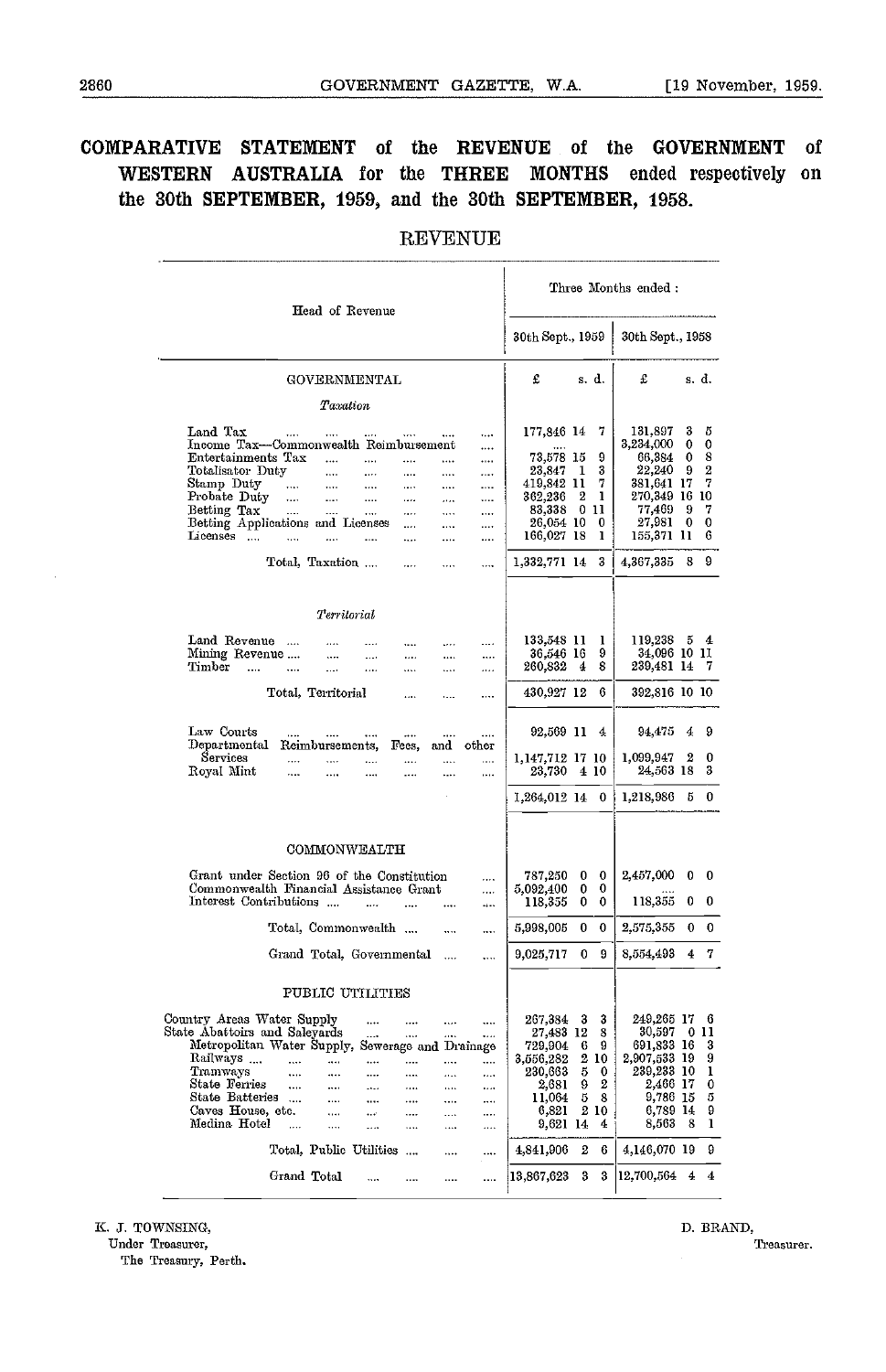### COMPARATIVE STATEMENT of the EXPENDITURE of the GOVERNMENT of WESTERN AUSTRALIA for the THREE MONTHS ended respectively on the 30th SEPTEMBER, 1959, and the 30th SEPTEMBER, 1958.

#### EXPENDITURE

|                                                                                                                                                                                                                                                                                                                                                                                                                                                                                                                                                                                                                                                                                                                                                                                                                                                                                                                                                                                                                                                                                                                                                                                                                                                                                                                                                                                                                                                                                                                                                                       |                                                                                                                                                                                                                                                                                                                                                                                                                                                                                                                 | Three Months ended:                                                                                                                                                                                                                                                                                                                                                                                                                                                                                          |  |  |  |
|-----------------------------------------------------------------------------------------------------------------------------------------------------------------------------------------------------------------------------------------------------------------------------------------------------------------------------------------------------------------------------------------------------------------------------------------------------------------------------------------------------------------------------------------------------------------------------------------------------------------------------------------------------------------------------------------------------------------------------------------------------------------------------------------------------------------------------------------------------------------------------------------------------------------------------------------------------------------------------------------------------------------------------------------------------------------------------------------------------------------------------------------------------------------------------------------------------------------------------------------------------------------------------------------------------------------------------------------------------------------------------------------------------------------------------------------------------------------------------------------------------------------------------------------------------------------------|-----------------------------------------------------------------------------------------------------------------------------------------------------------------------------------------------------------------------------------------------------------------------------------------------------------------------------------------------------------------------------------------------------------------------------------------------------------------------------------------------------------------|--------------------------------------------------------------------------------------------------------------------------------------------------------------------------------------------------------------------------------------------------------------------------------------------------------------------------------------------------------------------------------------------------------------------------------------------------------------------------------------------------------------|--|--|--|
| Head of Service                                                                                                                                                                                                                                                                                                                                                                                                                                                                                                                                                                                                                                                                                                                                                                                                                                                                                                                                                                                                                                                                                                                                                                                                                                                                                                                                                                                                                                                                                                                                                       | 30th Sept., 1959                                                                                                                                                                                                                                                                                                                                                                                                                                                                                                | 30th Sept., 1958                                                                                                                                                                                                                                                                                                                                                                                                                                                                                             |  |  |  |
| Special Acts-<br>Constitution Acts<br><b>Contractor</b><br>$\cdots$<br>$\cdots$<br>Loan Acts—Interest and Sinking Fund<br><br>Auditor General<br>$\cdots$<br>$\cdots$<br><br>Agriculture Protection Board<br><br><br><br>Coal Mine Workers (Pensions) Act, 1943-50<br>$\cdots$<br>Commonwealth Pensions<br>$\cdots$<br>$\cdots$<br>Court of Arbitration<br>$\mathbf{1}$<br>$\cdots$<br>$\cdots$<br>$\cdots$<br>Fire Brigades Act Contribution<br>$\cdots$<br>Forests Act-Conservator of Forests<br>$\cdots$<br>Forests Act-Transfer from Revenue<br>$\cdots$<br>Government Employees Pensions Act, 1948<br>$\cdots$<br>Judges' Pensions<br>$\cdots$<br><br>Judges' Salaries and Pensions Act, 1950<br>$\ldots$<br>Members of Parliament, Reimburscment<br>οf<br>Expenses Act, 1953<br>sales in<br>$\cdots$<br>Mine Workers' Relief Act-Contribution to Fund<br>Native Administration Act<br>$\cdots$<br>$\cdots$<br>Parliamentary Allowances Act<br>Parliamentary Superannuation Act (No. 60 of<br>1948 and Amendments)<br>$\frac{1}{2}$<br>$\cdots$<br>$\overline{a}$<br>Pensions and Retiring Allowances<br>Pensions Supplementation Act (No. 78 of 1953)<br>Public Service Commissioner<br>$\cdots$<br>$\ddotsc$<br>$\cdots$<br>Royal Mint<br>$\cdots$<br>$\cdots$<br><br>Superannuation and Family Benefits Act<br>$\cdots$<br>The Agent General Act<br>$\ldots$<br>University Building Act (No. 43 of 1952)-<br>Additions to Arts Block<br>التبين المتحادين<br>University of Western Australia (No. 43 of 1944)<br>Wheat Industry Stabilisation (No. 75 of 1948) | £<br>s. d.<br>1,399 15<br>0<br>2,847,168<br>0<br>0<br>8<br>8<br>963.<br>0<br>26,250<br>0<br>0<br>0<br>7,500<br>831 11 11<br>2,061 10<br>0<br>7<br>26,644 4<br>3<br>1.011 15<br>231,636<br>6<br>- 6<br>2,422<br>0<br>0<br>5<br>951<br>0<br>0<br>3,760<br>0<br>4,850<br>0<br>- 5<br>3,414 12<br>0<br>10,000<br>0<br>0<br>2<br>48,291<br>9<br>128<br>0<br>0<br>4<br>33,114<br>6<br><br>1,019 16<br>3<br>24,000<br>0<br>- 0<br>2<br>221,474 18<br>750.<br>0<br>0<br>1,821 14 10<br>62,500<br>0<br>0<br>21 15<br>- 0 | £<br>s. d.<br>1,399 15<br>0<br>2,622,467 15<br>0<br>1<br>6<br>961<br>0<br>26,250<br>-0<br>$\bf{0}$<br>7,500<br>0<br>2,056<br>0<br>4<br>-910<br>24,650<br>1,009<br>- 7<br>9<br>201,637 19<br>8<br>3,134 13<br>4<br>0<br>425<br>- 0<br>8<br>3,752 13<br>4,760<br>2<br>- 1<br>3,147<br>0 11<br>10,000<br>$\mathbf{0}$<br>0<br>47.585<br>-810<br>$1,040$ 0<br>0<br>3<br>36,519 19<br>42 0<br>0<br>2<br>928 17<br>0<br>- 0<br>25,000<br>5<br>214,571<br>7<br>0<br>750<br>0<br>3<br>1,572<br>6<br>0<br>0<br>62,500 |  |  |  |
| Total<br>$\cdots$                                                                                                                                                                                                                                                                                                                                                                                                                                                                                                                                                                                                                                                                                                                                                                                                                                                                                                                                                                                                                                                                                                                                                                                                                                                                                                                                                                                                                                                                                                                                                     | 3,563,986 11 10                                                                                                                                                                                                                                                                                                                                                                                                                                                                                                 | 3,303,661 18<br>- 0                                                                                                                                                                                                                                                                                                                                                                                                                                                                                          |  |  |  |
| Legislative Council<br>$\cdots$<br>$\cdots$<br>$\cdots$<br>$\cdots$<br>$\cdots$                                                                                                                                                                                                                                                                                                                                                                                                                                                                                                                                                                                                                                                                                                                                                                                                                                                                                                                                                                                                                                                                                                                                                                                                                                                                                                                                                                                                                                                                                       | 2,698<br>4<br>- 5                                                                                                                                                                                                                                                                                                                                                                                                                                                                                               | 2,373 1<br>7                                                                                                                                                                                                                                                                                                                                                                                                                                                                                                 |  |  |  |
| Legislative Assembly<br><br><br>$\ldots$<br>$\cdots$<br>$\cdots$                                                                                                                                                                                                                                                                                                                                                                                                                                                                                                                                                                                                                                                                                                                                                                                                                                                                                                                                                                                                                                                                                                                                                                                                                                                                                                                                                                                                                                                                                                      | 3,764 3<br>1                                                                                                                                                                                                                                                                                                                                                                                                                                                                                                    | 0<br>3,531 11                                                                                                                                                                                                                                                                                                                                                                                                                                                                                                |  |  |  |
| Joint House Committee<br>$\cdots$<br>$\cdots$<br>$\cdots$<br>$\cdots$                                                                                                                                                                                                                                                                                                                                                                                                                                                                                                                                                                                                                                                                                                                                                                                                                                                                                                                                                                                                                                                                                                                                                                                                                                                                                                                                                                                                                                                                                                 | 1<br>6,871 11                                                                                                                                                                                                                                                                                                                                                                                                                                                                                                   | 6.308 4<br>6                                                                                                                                                                                                                                                                                                                                                                                                                                                                                                 |  |  |  |
| Joint Printing Committee<br><br><br>$\cdots$<br>$\cdots$                                                                                                                                                                                                                                                                                                                                                                                                                                                                                                                                                                                                                                                                                                                                                                                                                                                                                                                                                                                                                                                                                                                                                                                                                                                                                                                                                                                                                                                                                                              | 3<br>6,261 14                                                                                                                                                                                                                                                                                                                                                                                                                                                                                                   | 2<br>8,286 15                                                                                                                                                                                                                                                                                                                                                                                                                                                                                                |  |  |  |
| Joint Library Committee<br>$\cdots$<br><br>                                                                                                                                                                                                                                                                                                                                                                                                                                                                                                                                                                                                                                                                                                                                                                                                                                                                                                                                                                                                                                                                                                                                                                                                                                                                                                                                                                                                                                                                                                                           | 7<br>143 18                                                                                                                                                                                                                                                                                                                                                                                                                                                                                                     | 108 15<br>9                                                                                                                                                                                                                                                                                                                                                                                                                                                                                                  |  |  |  |
| <br>Premier and Treasurer—                                                                                                                                                                                                                                                                                                                                                                                                                                                                                                                                                                                                                                                                                                                                                                                                                                                                                                                                                                                                                                                                                                                                                                                                                                                                                                                                                                                                                                                                                                                                            |                                                                                                                                                                                                                                                                                                                                                                                                                                                                                                                 |                                                                                                                                                                                                                                                                                                                                                                                                                                                                                                              |  |  |  |
| Premier's Department<br>$\cdots$<br>$\cdots$<br><br><br>Treasury<br><b>Contractor</b><br><br>Governor's Establishment<br>$\cdots$<br>$\cdots$<br>$\cdots$<br>London Agency<br>$\sim$ 1000 $\sim$<br>$\mathcal{L}_{\text{max}}$<br>$\cdots$<br>$\cdots$<br>$\cdots$<br>Public Service Commissioner<br>$\cdots$<br>$\ldots$<br>$\cdots$<br>Government Motor Car Service<br>$\cdots$<br><br>Audit<br>$\cdots$<br>$\cdots$<br>$\cdots$<br><br>$\cdots$<br><br>Compassionate Allowances<br>$\cdots$<br><br>$\cdots$<br>Government Stores<br>$\cdots$<br><br><br>Superannuation Board<br>$\cdots$<br>$\cdots$<br><br>$\cdots$<br>Government Printer<br>$\ddotsc$<br>$\ldots$<br>$\cdots$<br><br>Miscellaneous Services<br>$\cdots$<br>$\cdots$<br>$\cdots$<br>$\cdots$<br>Tourist Bureau<br>$\ddotsc$<br>$\cdots$<br>$\cdots$<br><br><br>Total<br>$\cdots$<br>$\cdots$<br>$\cdots$<br><br>$\cdots$                                                                                                                                                                                                                                                                                                                                                                                                                                                                                                                                                                                                                                                                          | 19,730 12<br>5<br>42,278 11<br>$\overline{4}$<br>5,323 5 11<br>9,886 3<br>5<br>6,985 7<br>8<br>7,798 15<br>3<br>21,332<br>-910<br>124 14<br>6<br>39,872 16<br>8<br>3,962 19<br>4<br>121,191 19<br>0<br>477,569 15 10<br>14,097 17<br>1<br>83<br>770,155                                                                                                                                                                                                                                                         | 20,613<br>2 11<br>45,911 3<br>7<br>5,089 14<br>-9<br>11,686 19<br>8<br>$6,206$ 2 6<br>628 4 11<br>21,362 11<br>0<br>6<br>124 14<br>33,041<br>2<br>- 3<br>3,899 13<br>- 0<br>95,573 18 10<br>493,486<br>- 8<br>-1<br>11,879 19 10<br>749,508 16 9                                                                                                                                                                                                                                                             |  |  |  |
| Minister for Education and Attorney General-<br>Education<br>$\mathbf{r}$                                                                                                                                                                                                                                                                                                                                                                                                                                                                                                                                                                                                                                                                                                                                                                                                                                                                                                                                                                                                                                                                                                                                                                                                                                                                                                                                                                                                                                                                                             |                                                                                                                                                                                                                                                                                                                                                                                                                                                                                                                 |                                                                                                                                                                                                                                                                                                                                                                                                                                                                                                              |  |  |  |
| $\cdots$<br>$\cdots$<br>$\cdots$<br>$\cdots$<br><br>Crown Law<br>$\cdots$<br>$\cdots$<br>$\cdots$<br><br>$\cdots$<br>Electoral<br>$\sim$<br><br>$\cdots$<br>$\cdots$<br>$\ddotsc$<br>$\cdots$<br>Licensing<br><br>assa.<br>$\ldots$<br>$\cdots$<br>$\cdots$<br>$\cdots$<br>Arbitration Conrt<br>$\cdots$<br>$\ldots$<br>$\cdots$<br>$\cdots$                                                                                                                                                                                                                                                                                                                                                                                                                                                                                                                                                                                                                                                                                                                                                                                                                                                                                                                                                                                                                                                                                                                                                                                                                          | 1,982,895 0<br>9<br>139,393 15<br>4<br>6,508<br>3 11<br>2,250<br>3<br>9<br>7,665<br>8<br>6                                                                                                                                                                                                                                                                                                                                                                                                                      | 1,953,100 17<br>2<br>$140,025$ 5<br>3<br>$\cdots$<br>3,343 14 11<br>7,335 10 2                                                                                                                                                                                                                                                                                                                                                                                                                               |  |  |  |
| Total<br>$\cdots$<br>$\cdots$<br>$\cdots$<br><br>                                                                                                                                                                                                                                                                                                                                                                                                                                                                                                                                                                                                                                                                                                                                                                                                                                                                                                                                                                                                                                                                                                                                                                                                                                                                                                                                                                                                                                                                                                                     | 2,138,712 17<br>9                                                                                                                                                                                                                                                                                                                                                                                                                                                                                               | 2,103,805 7 6                                                                                                                                                                                                                                                                                                                                                                                                                                                                                                |  |  |  |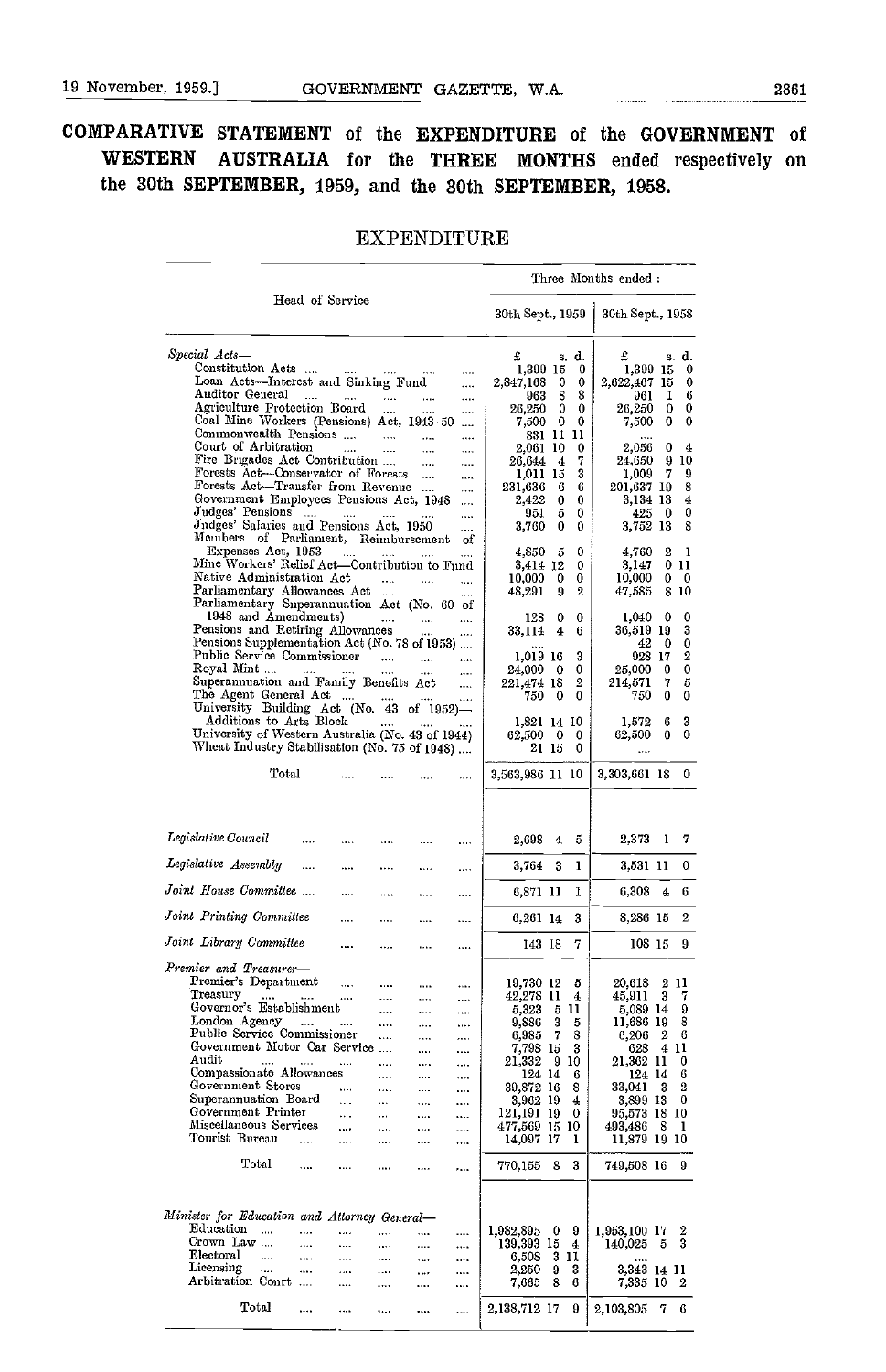#### EXPENDITURE-continued

|                                                                                                  |                                               |                          |                        | Three Months ended :       |                             |
|--------------------------------------------------------------------------------------------------|-----------------------------------------------|--------------------------|------------------------|----------------------------|-----------------------------|
| Head of Service                                                                                  |                                               | 30th Sept., 1959         |                        | 30th Sept., 1958           |                             |
| Minister for Industrial Development and the North-<br>$West$ —                                   |                                               | £                        | s. d                   | £                          | s. d.                       |
| Industrial Development<br>$\cdots$                                                               | $\cdots$<br>$\cdots$                          | 31,312 6 10              |                        | 31.165 10                  | 0                           |
| North-West<br><br><br>Harbour and Light and Jetties                                              | <br><br>$\cdots$<br>                          | 346,799 15<br>75,036     | 7<br>I 6               | 419.193 II<br>59,802 II II | 7                           |
| Supply and Shipping<br>$\cdots$<br>                                                              | <br>$\cdots$                                  | $\cdots$                 |                        | 2,169 12                   | Б                           |
| Total<br>$\cdots$<br>$\cdots$<br>                                                                | <br>                                          | 453.148 3 II             |                        | 512,331 5 II               |                             |
|                                                                                                  |                                               |                          |                        |                            |                             |
| Minister for Agriculture-<br>Agriculture<br>$\ldots$ .<br>$\cdots$                               | <br>$\cdots$                                  | 182,973 4                | 0                      | 175,999 14 10              |                             |
| College of Agriculture<br>$\cdots$                                                               | $\cdots$<br>$\cdots$                          | 11,891 19                | 3                      | 12,284 15 10               |                             |
| Agriculture Protection Board<br>                                                                 | <br>                                          | 8,840 15                 | 4                      |                            | 8,280 0 6                   |
| Total<br>                                                                                        | $\cdots$<br>                                  | 203,705 18               | 7                      | 196.564 II                 | 2                           |
| Minister for Works, Water Supplies-<br>Public Works and Buildings<br>                            | <br>                                          | 367,780                  | ı<br>4                 | 376,422 19                 | I.                          |
| Total<br>$\cdots$<br>$\cdots$<br>$\ldots$                                                        | <br>                                          | 367,780                  | ı<br>4                 | 376.422 19                 | 1                           |
| Minister for Mines and Housing-                                                                  |                                               |                          |                        |                            |                             |
| $_{\rm{Mines}}$<br>aas.<br><br><br>                                                              | $\cdots$<br>$\cdots$                          | 118,502 18               | 7                      | 112,540 14                 | 1                           |
| Total<br>$\cdots$<br>$\cdots$<br>$\cdots$                                                        | $\cdots$<br>$\cdots$                          | 118,502 18               | 7                      | 112,540 14 1               |                             |
| Minister for Lands and Forests-                                                                  |                                               |                          |                        |                            |                             |
| Lands and Surveys<br>.<br>$\cdots$<br>$\rm Forests$<br>$\cdots$<br>$\cdots$                      | <br><br>$\cdots$<br>$\cdots$                  | 202,381 10<br>87.475 II  | 6<br>7                 | 193,894<br>94,889 3        | 7<br>$\mathbf{I}$<br>1      |
| Bush Fires Board<br>$\cdots$<br>$\cdots$                                                         | <br>                                          | 3,583 15                 | 4                      | 3,193 I                    | 4                           |
| Total<br>$\cdots$<br>$\cdots$<br>$\cdots$                                                        | $\cdots$<br>$\cdots$                          | 293,440 17               | 5                      | 291,976 6                  | 0                           |
| Minister for Transport, Police, Labour and Native<br>Welfare—                                    |                                               |                          |                        |                            |                             |
| Police<br>saach.<br>$\cdots$<br>$\cdots$<br>                                                     | <br>$\cdots$                                  | 477,985 5                | $\bf{4}$               | 453,198 17                 | 4                           |
| Labour<br>$\cdots$<br>$\cdots$<br>$\ddotsc$<br><br>Scaffolding<br>$\cdots$                       | $\cdots$<br>$\cdots$<br>$\cdots$              | 4,483 16<br>2,538 13     | 1<br>-7                | 3.449 4                    | 2                           |
| <br>Factories<br>$\cdots$<br>$\cdots$<br><br>                                                    | <br><br>                                      |                          | 9,648 11 11            | $\cdots$<br>8,585 13       | 6                           |
| Native Welfare<br>$\cdots$<br>$\cdots$<br><br>Monopolies and Restrictive Trade Practices         | $\cdots$<br>.<br>                             | 54,614 18<br>1,774       | 8<br>$\mathbf{I}$<br>5 | 50,888 II<br>$1,934$ 0     | 5<br>3                      |
| Total                                                                                            | $\cdots$<br>$\cdots$                          | 551,045                  | 7<br>0                 | 518,056 6                  | 8                           |
| Chief Secretary and Minister for Health-                                                         |                                               |                          |                        |                            |                             |
| Chief Secretary<br>and the most<br>$\mathbf{m}(\mathbf{r})$ .<br>Registry and Friendly Societies | $\cdots$<br>$\cdots$                          | 34,842 18                | 8<br>6                 | 32.868                     | 3<br>6<br>8<br>4            |
| Prisons<br>$\cdots$<br>$\cdots$<br><br>                                                          | $\cdots$<br><br><br>                          | 9,174 10<br>63,473 19    | 4                      | 9.078<br>62.625            | 3 II                        |
| Observatory<br>$\cdots$<br><br><br>Medical<br>$\cdots$<br>$\cdots$<br>                           | $\cdots$<br>                                  | 1,895 14<br>1,033,835 14 | $\overline{4}$<br>2    | 2,857<br>821.943           | 69<br>94                    |
| <br><b>Homes</b><br>$\cdots$<br><br><br>                                                         | <br><br>$\cdots$<br>$\cdots$                  | 105,303                  | 9 10                   | 93.904                     | -7 10                       |
| Public Health<br><br><br>$\cdots$<br>Tuberculosis<br>                                            | $\cdots$<br>$\cdots$                          | 129,079<br>146,704 14    | -5<br>- 5<br>5         | 119,805                    | $\mathbf{2}$<br>- 5         |
| <br><br>Mental Health Services<br><br>                                                           | $\cdots$<br>$\cdots$<br>$\cdots$<br>$\ddotsc$ | 255,120                  | 6 10                   | 147,462 15 10<br>220,408   | 7<br>- 1                    |
| Fisheries<br><br><br><br>$\cdots$                                                                | <br>$\cdots$                                  | 20,590                   | $\mathbf{I}$<br>- 9    | 16,106 12                  | 5                           |
| Total<br><br><br>                                                                                | $\cdots$<br>$\cdots$                          | 1,800,020 15             | - 3                    | 1,527,059 14               | 8                           |
| Minister for Local Government, Town Planning and<br>Child Welfare-                               |                                               |                          |                        |                            |                             |
| Local Government<br><br><br>Town Planning                                                        | <br>                                          | 9,609                    | 2<br>8                 | 7,763 19                   | 2                           |
| $\cdots$<br>$\cdots$<br><br>Child Welfare<br>$\cdots$<br>$\cdots$<br>$\cdots$                    | <br><br>$\cdots$<br>$\cdots$                  | 9,047<br>162,504 14      | 3<br>6<br>9            | 188,888                    | 7,881 14 0<br>7<br>0        |
| Total<br>$\cdots$<br>$\ldots$<br>$\cdots$                                                        | $\cdots$<br>                                  | 181,161 0 11             |                        | 204,533 13                 | 9                           |
| Public Utilities-                                                                                |                                               |                          |                        |                            |                             |
| Railways<br>$\cdots$<br>$\cdots$<br>$\cdots$<br>$\cdots$<br>State Abattoirs and Sale Yards       | $\cdots$<br>$\ddotsc$                         | 4,051,878 11<br>26,291   | 0<br>- 9<br>9          | 4,007,478                  | 3<br>0<br>$\mathbf{I}$<br>6 |
| Country Water Supplies, Sewerage, Drainage and                                                   | $\cdots$<br>$\cdots$                          |                          |                        | 17,727                     |                             |
| Irrigation<br>$\cdots$<br>$\ldots$ .<br>Metropolitan Water<br>Supply,<br>Sewerage                | <br><br>and                                   | 386,673 19               | 6                      | 326,014 18                 | 3                           |
| Drainage<br><br><br>                                                                             | <br>                                          | 299,768 6 11             |                        | 292,201 16                 | 6                           |
| Tramways<br>$\cdots$<br>$\ddotsc$<br><br>Ferries<br>$\ddotsc$<br>$\mathbf{r}$ .<br>$\cdots$<br>  | $\cdots$<br>$\cdots$<br>$\cdots$<br>$\cdots$  | 313,290<br>${3,497}$     | - 9<br>9<br>- 5<br>8   | 305,628 10<br>3,573 I      | 8<br>6                      |
| Caves House, etc.<br>$\cdots$<br>                                                                | $\ldots$<br>$\cdots$                          | 7,933                    | - 5<br>2               | 7,498                      | $\mathbf{0}$<br>5           |
| Medina Hotel<br>$\cdots$<br>$\cdots$<br>$\cdots$<br>State Batteries<br>$\ddotsc$                 | $\cdots$<br>$\cdots$                          | 6,775 12<br>43,246 14    | 5<br>4                 | 6,973 14                   | $\mathbf{I}$<br>7 H         |
| <br>$\cdots$                                                                                     | $\cdots$<br>                                  |                          |                        | 49.226                     |                             |
| Total<br><br><br>                                                                                | $\cdots$<br>                                  | 5,139,355 14             | 6                      | 5,016,321 13 10            |                             |
| Grand Total<br><br>                                                                              | <br>                                          | 15,600,755 6             | -9                     | 14,933,391,15,5            |                             |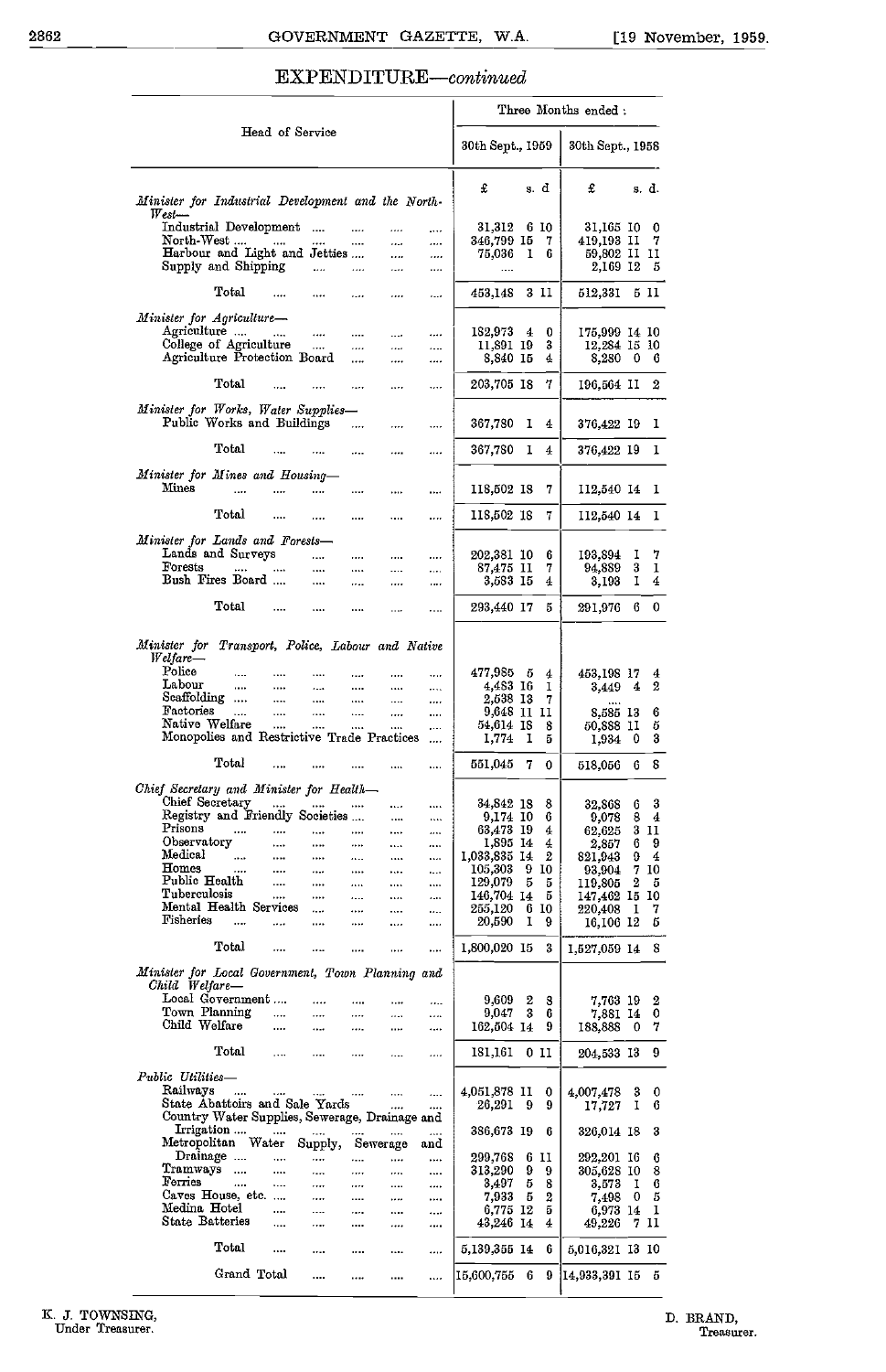#### CONSOLIDATED REVENUE FUND

#### Revenue and Expenditure for Three Months ended 30th September, 1959

#### REVENUE

| 1958-59    |                        |      |   |   |           |          | 1959-60    |
|------------|------------------------|------|---|---|-----------|----------|------------|
| £          |                        |      |   |   |           |          | £          |
| 4,367,335  | Taxation<br>           | <br> | . | . |           |          | 1,332,772  |
| 392,817    | Territorial<br>        | <br> |   |   | $- - - -$ | $\cdots$ | 430,928    |
| 94,475     | Law Courts             | <br> |   |   |           |          | 92,569     |
| 1,099,947  | Departmental           | <br> |   |   |           | $\cdots$ | 1,147,713  |
| 24,564     | Royal Mint<br>$\ddots$ | <br> |   |   |           | $\cdots$ | 23,730     |
| 2,575,355  | Commonwealth           | <br> |   |   | $\cdots$  |          | 5,998,005  |
| 4,146,071  | Public Utilities       | <br> |   |   |           | $\cdots$ | 4,841,906  |
|            |                        |      |   |   |           |          |            |
| 12,700,564 | Total Revenue          |      | . |   |           | $\cdots$ | 13,867,623 |
|            |                        |      |   |   |           |          |            |

#### EXPENDITURE

| 1958-59    |                                                            | 1959-60    |
|------------|------------------------------------------------------------|------------|
| £          | Special Acts-                                              | £          |
| 1,400      | Constitution Acts                                          | 1,400      |
| 241,824    | Interest-Overseas<br><br><br>                              | 262,371    |
| 1,900,644  | Interest—Australia<br><br>$\cdots$                         | 2,068,797  |
| 480,000    | Sinking Fund<br>$\mathbf{u}$<br>.<br>                      | 516,000    |
| 679,794    | Other Special Acts<br>                                     | 715,419    |
| 20,608     | Parliament House<br>$\mathbf{r}$<br>$\cdots$               | 19,740     |
| 749,509    | Premier and Treasurer<br>$\cdots$<br>$\cdots$<br><br>      | 770,155    |
| 2,103,805  | Minister for Education and Attorney General<br>.           | 2,138,713  |
| 512,331    | Minister for Industrial Development and the North-West     | 453,148    |
| 196,565    | Minister for Agriculture<br>$\mathbf{r}$<br>$\cdots$       | 203,705    |
| 376,423    | Minister for Works, Water Supplies<br>$\cdots$             | 367,780    |
| 112,541    | Minister for Mines and Housing<br>$\mathbf{1}$<br>$\cdots$ | 118,503    |
| 291,976    | Minister for Lands and Forests<br>$\mathbf{1}$<br><br>     | 293,441    |
| 518,056    | Minister for Transport, Police, Labour and Native Wel-     |            |
|            | $f$ are<br>.<br>                                           | 551,045    |
| 1,527,060  | Chief Secretary and Minister for Health<br>$\cdots$<br>    | 1,800,021  |
| 204,534    | Minister for Local Government, Town Planning<br>and        |            |
|            | Child Welfare<br>.                                         | 181,161    |
| 5,016,322  | Public Utilities<br><br>$\cdots$                           | 5,139,356  |
| 14,933,392 | Total Expenditure                                          | 15,600,755 |
| 12,700,564 | $\it Less$ Total Revenue<br><br>.<br>$\cdots$              | 13,867,623 |
|            |                                                            |            |
| 2,232,828  | Deficit for Quarter                                        | 1,733,132  |

#### K. J. TOWNSING, D. BRAND,

Under Treasurer. Treasurer.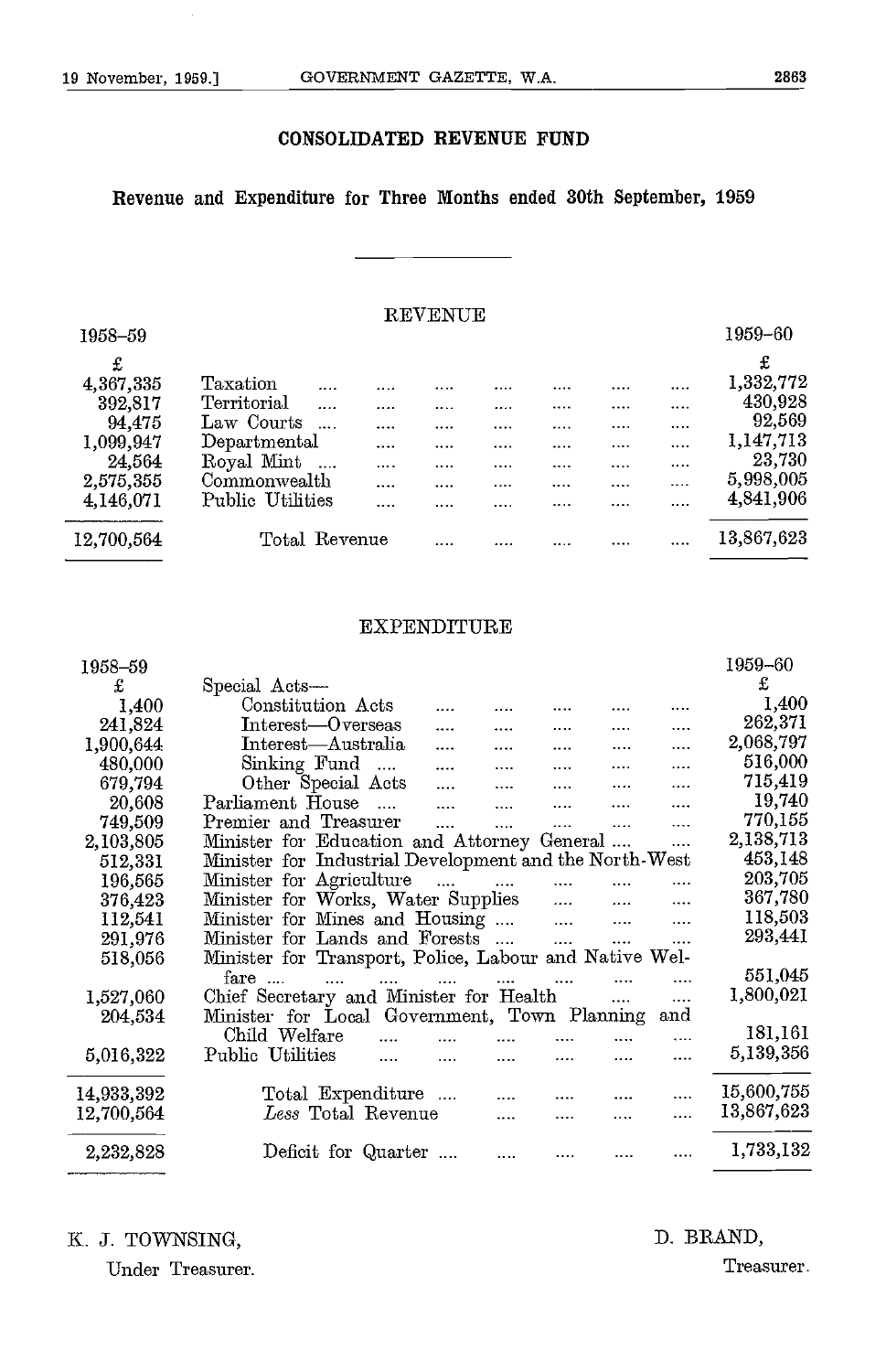$\bar{\gamma}$ 

#### GOVERNMENT OF WESTERN AUSTRALIA BALANCE SHEET AS AT 30th SEPTEMBER, 1959

| 30th June, 1959                                               |                                                                                                                                                                                                                                                                                                                                                                                                                    | 30th September, 1959 |
|---------------------------------------------------------------|--------------------------------------------------------------------------------------------------------------------------------------------------------------------------------------------------------------------------------------------------------------------------------------------------------------------------------------------------------------------------------------------------------------------|----------------------|
| £                                                             | £<br>Funds Employed                                                                                                                                                                                                                                                                                                                                                                                                | £                    |
| 275.410.735<br>43,292,156                                     | Loan Flotations<br>279.835,735<br>$\cdots$<br>$\cdots$<br>$\cdots$<br>$\cdots$<br><br>Less Redemptions from Sinking Fund<br>43,292,156<br><br>                                                                                                                                                                                                                                                                     |                      |
| 232,118,579                                                   |                                                                                                                                                                                                                                                                                                                                                                                                                    | 236,543,579          |
| 7,656,741<br>2,298,091                                        | Trust Funds. Governmental<br>7,955,731<br><br><br>.<br><br><br><br>2,343,153<br>$\it Less$ $\rm\,Investments$<br><br><br>$\cdots$<br>$\cdots$<br><br>$\cdots$<br><br>                                                                                                                                                                                                                                              |                      |
| 5,358,650                                                     |                                                                                                                                                                                                                                                                                                                                                                                                                    | 5,612,578            |
| 7,131,927<br>6.891,054                                        | 7,498,803<br>Trust Fund, Private<br><br><br>Less Investments<br>7.104,164<br>.<br><br>.<br><br>.<br>.<br>.<br>$\cdots$<br>.                                                                                                                                                                                                                                                                                        |                      |
| 240,873                                                       |                                                                                                                                                                                                                                                                                                                                                                                                                    | 394,639              |
| 951,009                                                       | Suspense Accounts<br><br><br><br><br>.<br><br>$\cdots$<br><br>                                                                                                                                                                                                                                                                                                                                                     | 1,396,294            |
| 1,787,569                                                     | Commonwealth Grants and Advances<br>$\cdots$<br>$\cdots$<br>$\cdots$<br>$\cdots$                                                                                                                                                                                                                                                                                                                                   | 2,036,963            |
| 1,006,980                                                     | Trading Concerns and Public Utilities Banking Accounts<br>$\cdots$<br>$\cdots$<br>$\cdots$<br>.<br>                                                                                                                                                                                                                                                                                                                | 1,042,909            |
| 241,463,660                                                   | Deduct                                                                                                                                                                                                                                                                                                                                                                                                             | 247,026.962          |
| 3,035,698                                                     | Consolidated Revenue Fund:<br>Unfunded Deficit at commencement of year<br>2.808,063<br>$\cdots$<br><br>                                                                                                                                                                                                                                                                                                            |                      |
| 1,684,735                                                     | 1,733,132<br>Deficit for year<br>.<br>                                                                                                                                                                                                                                                                                                                                                                             |                      |
| 4,720,431<br>1,342,000                                        | Less Special Grant from Commonwealth received in year<br>$\sim$<br>$\cdots$<br>$\cdots$<br>                                                                                                                                                                                                                                                                                                                        |                      |
| 3,378,431<br>570,368                                          | Less Amount funded by Loan Flotation in year<br><br><br>                                                                                                                                                                                                                                                                                                                                                           |                      |
| 2,808,063                                                     | Unfunded Deficit<br>$\cdots$<br><br>$\cdots$<br>                                                                                                                                                                                                                                                                                                                                                                   | 4,541,195            |
| 238,655,597                                                   |                                                                                                                                                                                                                                                                                                                                                                                                                    | 242,485,767          |
| 253,434,522<br>6,347,137                                      | <b>Employment of Funds</b><br>Works and Services-<br>Railways, Tramways, Electricity, Harbours, Water Supplies, Housing and other<br>State Undertakings<br>256,422,514<br>1.111<br><br><br>                                                                                                                                                                                                                        |                      |
| 15,629,239                                                    | Flotation Expenses and Discounts and Exchange<br>6,347,169<br>$\cdots$<br><br>$\cdots$<br>$\cdots$<br><br>Consolidated Revenue Fund Deficits (Funded)<br>15,629,239<br>$\ddotsc$<br><br>$\cdots$<br>$\cdots$<br>                                                                                                                                                                                                   |                      |
| 275,410,898<br>43,292,156                                     | 278,398,922<br>Less Redemptions of Debt applied to depreciation of assets, etc.<br>43,292,156<br>$\cdots$                                                                                                                                                                                                                                                                                                          |                      |
| 232,118,742                                                   |                                                                                                                                                                                                                                                                                                                                                                                                                    | 235,106.766          |
| 3,719,559                                                     | Investments-<br>Debenture Deposit at Commonwealth Bank                                                                                                                                                                                                                                                                                                                                                             |                      |
| 45,935<br>25,762<br>112,668                                   | Other Assets-<br>3,540,278<br>Cash at Bank<br><br><br>.<br><br>$\cdots$<br>Cash in London<br>26,483<br>$\overline{1}$<br>$\cdots$<br>$\cdots$<br>$\cdots$<br>.<br><br><br>.<br>Cash in Hand<br>45,147<br>.<br><br><br><br><br>                                                                                                                                                                                     |                      |
| 184,365                                                       |                                                                                                                                                                                                                                                                                                                                                                                                                    | 3,611,908            |
| Сr.<br>72,946<br>1,054,555<br>142,875<br>Cr.<br>Cr.<br>72,726 | Stores Accounts-<br>Government Printer<br>73,600<br>G.<br><br>$\cdots$<br><br><br>.<br>Government Stores<br>1,146,198<br><br><br>.<br>$\cdots$<br><br><br><br>.<br>Railway Stores<br>64,835<br>$\overline{\phantom{a}}$<br><br>$\cdots$<br>$\cdots$<br><br><br><br>$\cdots$<br>$\cdots$<br>$\cdots$<br>19,629<br>Tramway Stores<br>Cr.<br><br>$\cdots$<br>$\cdots$<br><br>$\cdots$<br>$\cdots$<br><br>$\cdots$<br> |                      |
| 766,008                                                       |                                                                                                                                                                                                                                                                                                                                                                                                                    | 1,117,804            |
|                                                               | Remittances to London<br>.<br><br><br>                                                                                                                                                                                                                                                                                                                                                                             | 100,000              |
| 1,447,886<br>7,668                                            | Advances-<br>Treasurer's Advances to Departments, etc.<br>1,998,137<br>$\cdots$<br><br>$\cdots$<br>.<br><br>Trust Funds, Governmental (Overdrawn Accounts)<br>7,069<br>.<br><br><br>,                                                                                                                                                                                                                              |                      |
| <br>411,369                                                   | Commonwealth Grants and Advances (Overdrawn Accounts)<br>$\cdots$<br>$\cdots$<br>$\cdots$<br>Trading Concerns and Public Utilities (Overdrawn Banking Accounts)<br>543,457<br>$\cdots$                                                                                                                                                                                                                             | 626                  |
| 1,866,923                                                     |                                                                                                                                                                                                                                                                                                                                                                                                                    | 2,549,289            |

K. J. TOWNSING,<br>Under Treasurer.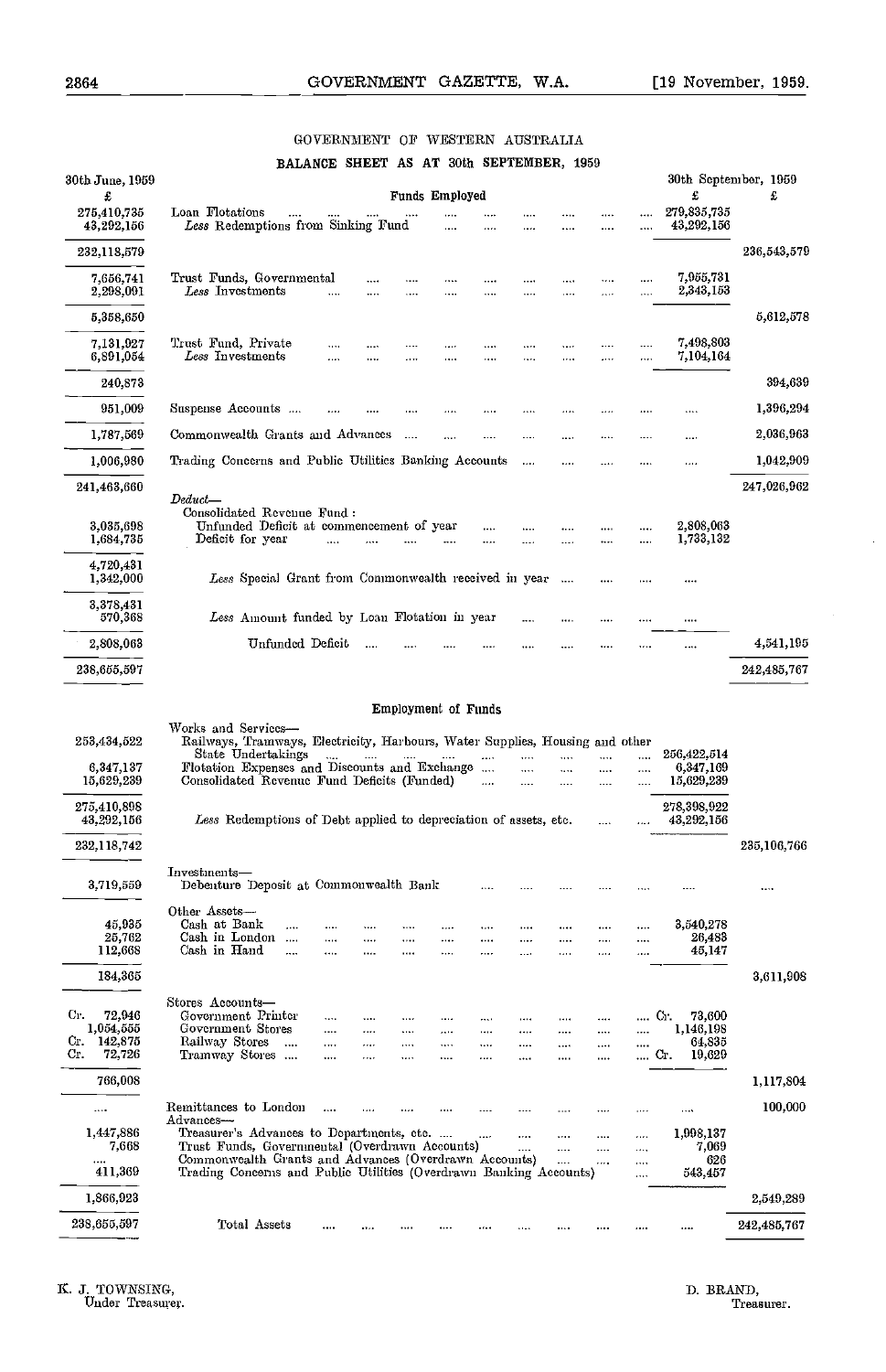#### TOTAL TRANSACTIONS of TREASURY ACCOUNTS from 30th JUNE, 1959, and BALANCE as at 30th September 1959

|                                                                                                                                                                                                                                                                                                                                                                                                                                                                                                                                                                                                                                                                                                                                                                                                                                                                                                                                                                                                                                                                                                                                                                                                                                                                                                                                                                                               | Balance as at<br>30th June, 1959                                                                                                                                                                                                                                                                                                                                                                           | Debit                                                                                                                                                                                                                                                                                                                                                   | Credit                                                                                                                                                                                                                                                                                                                                                                                    | Balance as at<br>30th Sept., 1959                                                                                                                                                                                                                                                                                                                                                                                      |
|-----------------------------------------------------------------------------------------------------------------------------------------------------------------------------------------------------------------------------------------------------------------------------------------------------------------------------------------------------------------------------------------------------------------------------------------------------------------------------------------------------------------------------------------------------------------------------------------------------------------------------------------------------------------------------------------------------------------------------------------------------------------------------------------------------------------------------------------------------------------------------------------------------------------------------------------------------------------------------------------------------------------------------------------------------------------------------------------------------------------------------------------------------------------------------------------------------------------------------------------------------------------------------------------------------------------------------------------------------------------------------------------------|------------------------------------------------------------------------------------------------------------------------------------------------------------------------------------------------------------------------------------------------------------------------------------------------------------------------------------------------------------------------------------------------------------|---------------------------------------------------------------------------------------------------------------------------------------------------------------------------------------------------------------------------------------------------------------------------------------------------------------------------------------------------------|-------------------------------------------------------------------------------------------------------------------------------------------------------------------------------------------------------------------------------------------------------------------------------------------------------------------------------------------------------------------------------------------|------------------------------------------------------------------------------------------------------------------------------------------------------------------------------------------------------------------------------------------------------------------------------------------------------------------------------------------------------------------------------------------------------------------------|
|                                                                                                                                                                                                                                                                                                                                                                                                                                                                                                                                                                                                                                                                                                                                                                                                                                                                                                                                                                                                                                                                                                                                                                                                                                                                                                                                                                                               | STATEMENT No. 1                                                                                                                                                                                                                                                                                                                                                                                            |                                                                                                                                                                                                                                                                                                                                                         |                                                                                                                                                                                                                                                                                                                                                                                           |                                                                                                                                                                                                                                                                                                                                                                                                                        |
|                                                                                                                                                                                                                                                                                                                                                                                                                                                                                                                                                                                                                                                                                                                                                                                                                                                                                                                                                                                                                                                                                                                                                                                                                                                                                                                                                                                               | TRUST FUNDS—GOVERNMENTAL †                                                                                                                                                                                                                                                                                                                                                                                 |                                                                                                                                                                                                                                                                                                                                                         |                                                                                                                                                                                                                                                                                                                                                                                           |                                                                                                                                                                                                                                                                                                                                                                                                                        |
| Agriculture Protection Board<br>$\ldots$<br>$\cdots$<br>$\cdots$<br>Argentine Ant Control Committee<br>$\cdots$<br><br>Assistance to Settlers affected by South-West Bush                                                                                                                                                                                                                                                                                                                                                                                                                                                                                                                                                                                                                                                                                                                                                                                                                                                                                                                                                                                                                                                                                                                                                                                                                     | £<br>s. d.<br>6,734 11 8<br>2,094 1 10                                                                                                                                                                                                                                                                                                                                                                     | £<br>s. d.<br>31,443 14 11<br>17,506 16 10                                                                                                                                                                                                                                                                                                              | s. d.<br>£<br>46,146 13 8<br>26,719 2 1                                                                                                                                                                                                                                                                                                                                                   | £<br>s. d.<br>21,437 10 5<br>11,306 7<br>$\mathbf{1}$                                                                                                                                                                                                                                                                                                                                                                  |
| Fires<br>$\ldots$<br>$\cdots$<br>$\sim$ $\sim$<br>$\sim$<br>$\cdots$<br><br>Beekeepers' Compensation<br>$\cdots$ .<br>$\cdots$<br>$\cdots$<br>Charles Hadley Travelling Library<br><br>Crown Law Advance<br>and the contract of the contract<br>$\sim$ 1000 $\sim$<br>$\cdots$<br>Dairy Cattle Compensation<br>$\cdots$<br><br>Dairy Cattle Compensation Investment Reserve<br>Emu Point Reserve Board<br>$\sim$ 1000 $\sim$<br><br>Forests Improvement and Reforestation<br><br>Fremantle Harbour Trust Replacement<br>$\cdots$<br>Fruit Fly Eradication<br>$\ldots$ . $\ldots$ . $\ldots$<br>$\ddotsc$<br>Fruit Growing Industry<br>$\cdots$<br>Fruit Growing Industry Investment Reserve<br>$\cdots$<br>Health Education Council of Western Australia<br>Hospital Buildings and Equipment<br>$\cdots$<br><br>Hospital Fund Contributions<br>$\cdots$<br>$\cdots$<br><br>Housing-                                                                                                                                                                                                                                                                                                                                                                                                                                                                                                           | 5,811 13 0<br>946 17 11<br>22<br>26<br>11,583 19 10<br>$12,070$ 5 11<br>$42,000 \quad 0 \quad 0$<br>1,954 18 10<br>235,702 9 2<br>57,567 12 11<br>1,113 12<br>-7<br>- 7<br>18,967<br>7.<br>22,478 8<br>9<br>$\sqrt{7}$<br>8<br>518<br>28,606 7<br>5<br>                                                                                                                                                    | $\cdots$<br><br>20003<br>188,165 17 11<br>$\begin{array}{ccc} 791 & 3 & 9 \end{array}$<br>$$<br>1,564 8<br>4<br>284,352 14 6<br>$$<br>5,634 10 11<br>879<br>9 <sub>2</sub><br>500<br>2,415 13 1<br>29,683 13 0<br>1,345,289 13<br>- 3                                                                                                                   | <br>$6\quad 0$<br>6<br>648<br>6 11<br>184,676<br>$1\quad1$<br>1,546<br>4<br>3<br>$\cdots$<br>1,050 13<br>-0<br>293,551 17<br>0<br>1,292<br>19<br>14,688<br>911<br>6,403<br>47<br>31 11 11<br>3,500<br>$\bf{0}$<br>$\boldsymbol{0}$<br>9<br>40,738<br>9<br>1,345,289 13<br>3                                                                                                               | 5,811 13 0<br>953<br>3 11<br>-9<br>$\boldsymbol{2}$<br>470<br>8,094<br>- 3<br>0<br>12,825<br>-6<br>5<br>42,000<br>$\mathbf{0}$<br>0<br>1,441 3<br>6<br>244,901 11<br>8<br>58,859 14<br>8<br>10,172 11<br>7<br>- 3<br>24,491<br>0<br>$22,505$ 0<br>-8<br>1,602 14<br>7<br>39,661 4<br>$\boldsymbol{2}$<br>$\cdots$                                                                                                      |
| Kwinana Housing<br>$\cdots$<br>$\cdots$<br><br><br>McNess Housing<br>$\cdots$<br><br>$\cdots$<br><br>McNess Housing Investment Rescrve<br>$\cdots$<br>State Housing Commission<br>and the<br>$\cdots$<br>$\cdots$<br>State Housing Commission Weekly Tenancy<br>Housing Loan Guarantee<br>aaan i<br><br>Infant Welfare Centres<br>$\cdots$<br>$\cdots$<br><br>Insurance-                                                                                                                                                                                                                                                                                                                                                                                                                                                                                                                                                                                                                                                                                                                                                                                                                                                                                                                                                                                                                      | 36,356 11<br>$\mathbf{9}$<br>5,950 6<br>6<br>$9,419$ 4<br>-7<br>649,884 6<br>-9<br>3,353 14<br>-0<br>-6<br>- 8<br>1<br>286<br>- 8<br>3                                                                                                                                                                                                                                                                     | $10,122$ 17 9<br>9,257 19 11<br>-31<br>109<br>1,105,987 10 5<br>4,185 9 11<br>$19,997$ 0 0                                                                                                                                                                                                                                                              | 19,533 11 1<br>7,690 12 11<br><br>$1,035,791$ 0 2<br>1,636 16<br>-3<br>43.<br>- 0<br>-6<br>25,656 3<br>6                                                                                                                                                                                                                                                                                  | 45,767 5<br>-1<br>4,382 19 6<br>$9,310 \quad 1 \quad 6$<br>579,687 16<br>6<br>810 0<br>4<br>498<br>7<br>5,945 11 9                                                                                                                                                                                                                                                                                                     |
| Government Fire and Marine Insurance<br>.<br>Government Fire and Marine Insurance In-                                                                                                                                                                                                                                                                                                                                                                                                                                                                                                                                                                                                                                                                                                                                                                                                                                                                                                                                                                                                                                                                                                                                                                                                                                                                                                         | 233,156 2<br>5                                                                                                                                                                                                                                                                                                                                                                                             | 190,545 16 10                                                                                                                                                                                                                                                                                                                                           | 96,594 17 4                                                                                                                                                                                                                                                                                                                                                                               | 139,205 2 11                                                                                                                                                                                                                                                                                                                                                                                                           |
| vestment Reserve<br>$\sim$ $\sim$<br>$\cdots$<br><br><br>Government Workers' Compensation<br>$\cdots$<br>Public Buildings Insurance<br>$\cdots$<br>Railway Accident and Fire Insurance<br>$\cdots$<br>Sheriffs' Assurance<br><b>Contract Contract Contract</b><br><b>Sales Control</b><br>$\sim$<br>$\cdots$<br>State Insurance<br>المتبدأ المتبدار<br>$\sim 0.00$<br>$\cdots$<br>State Insurance Deposit<br>$\sim$ $\sim$ $\sim$<br>$\cdots$<br>State Insurance Special Deposit<br>$\ldots$<br>$\ldots$<br>State Insurance Investment Reserve<br>$\cdots$<br>Titles Office Assurance<br>$\sim$ $\sim$ $\sim$<br>$\cdots$<br>$\cdots$<br>Tramways Accident and Fire Insurance<br>$\cdots$<br>Junior Farmers Movement<br>$\cdots$<br>$\cdots$<br>Kalgoorlie Metallurgical Laboratory<br>$\sim$<br>$\cdots$<br>Kalgoorlie School of Mines Apparatus<br>$\sim$<br><br>Library Board of W.A.<br>Mechanical Appliances<br>$\cdots$<br>$\cdots$<br><br>$\cdots$<br>Metropolitan Markets<br>$\cdots$<br><br>Metropolitan Water Supply Payroll Surcharge<br>Milk Board<br>$\overline{\phantom{a}}$<br>$\ldots$<br>$\cdots$<br>$\cdots$<br>$\cdots$<br>$\cdots$<br>Milk Board Investment Reserve<br><br><br>Mothercraft Improvement<br><br>$\cdots$<br><br>National Parks Board<br><br>$\cdots$<br><br><br>Native Welfare Administration-Consolidated Rev-<br>enue<br>$\cdots$<br>$\cdots$<br>$\cdots$ | 189.140 0<br>-0<br>140,631 2<br>-6<br>$110,152$ 0<br>$\boldsymbol{2}$<br>168,701 17<br>-1<br>$10,554$ 8<br>1<br>31,002 15<br>з<br>25,000 0<br>0<br>70,000 0<br>0<br>1,363,312 17<br>6<br>64,480 8<br>4<br>64,800 5 3<br>877 12 11<br>1,331 12 9<br>7,051 5 11<br>$617$ 2<br>-6<br>$1,991 \quad 1$<br>3<br>4,622 10<br>5<br>56,231 13<br>0<br>13,194 19<br>8<br>20,626 5<br>0<br>786 0<br>9<br>5,984 0<br>7 | 152,361 6 0<br>48 8 0<br>18,573 13 10<br><br>240,520 11 9<br>$10,000 \quad 0$<br>$\mathbf 0$<br>53,650 0<br>-0<br>$\cdots$<br>2,900 5 2<br>3,227 16 10<br>747 16 11<br>391 12<br>-9<br>22,603 8<br>-6<br>273 4<br>$\overline{4}$<br>19,717 15 7<br>25,957 0<br>$\overline{4}$<br>8,861 16<br>- 1<br><br>$5\quad 6$<br>40<br>15,446 0 11<br>118,643 3 11 | $100,000 \quad 0 \quad 0$<br>209,162 10 10<br>20,000<br>$0\quad 0$<br>15,621 12 7<br>7 11<br>148<br>464,012<br>$2\quad 9$<br>$\cdots$<br>$\cdots$<br><br>1,163<br>79<br>3,228 18 5<br>3,500<br>- 6<br>0<br>146 16<br>3<br>1,000<br>$\mathbf{0}$<br>0<br>33,926<br>7.<br>2<br>$\cdots$<br>$17,959$ 5 1<br>33,252 13 8<br>11,781 14 1<br>63 15 0<br>6 11 0<br>13,398 18 2<br>$130,065$ 14 8 | 289,140 0<br>-0<br>197,432 7<br>$\overline{\mathbf{4}}$<br>130,103 12 2<br>165,749 15 10<br>10,702 16<br>0<br>254,494 6<br>3<br>25,000 0<br>0<br>60,000 0<br>0<br>1,309,662 17<br>6<br>65,643 16<br>1<br>65,128 18<br>6<br>1.150 2<br>1<br>730 12<br>1<br>7,659 13<br>2<br>$11,940$ 1 2<br>1,717 16 11<br>2,863 19 11<br>63,527 6<br>4<br>16,114 17<br>8<br>20,690 0<br>0<br>752 6 3<br>3,936 17 10<br>$11,422$ $10$ 9 |
| Native Welfare Administration-General Loan<br>Norseman School of Mines Apparatus Trust Fund<br>Other Ores Advances<br>$\sim 100$<br>$\sim 100$<br>Perth Technical School Trustees Self Supporting                                                                                                                                                                                                                                                                                                                                                                                                                                                                                                                                                                                                                                                                                                                                                                                                                                                                                                                                                                                                                                                                                                                                                                                             | 502 15 10<br>208 10<br>- 9<br>$1,003$ 8<br>Ω                                                                                                                                                                                                                                                                                                                                                               | 502 15 10<br>19720<br>$\cdots$                                                                                                                                                                                                                                                                                                                          | <br><br>$\cdots$                                                                                                                                                                                                                                                                                                                                                                          | $\mathbf{u}$<br>-8<br>9<br>1,003<br>8<br>9                                                                                                                                                                                                                                                                                                                                                                             |
| Classes<br>$\sim$<br>$\cdots$<br>$\cdots$<br><br>$\cdots$<br>$\cdots$<br>Pig Industry Compensation<br>$\mathbf{r}$<br>$\cdots$<br>$\cdots$<br>Pig Industry Compensation Investment Reserve A/c.<br>Plant Hire<br>المتعدد التبتين التبيت<br>$\cdots$<br>$\cdots$<br><br>Plant Suspense<br>$\sim 10^{-10}$<br>$\mathbf{r}$<br>$\cdots$<br>$\cdots$<br><br>Plant Suspense Reserve<br>$\cdots$<br>$\cdots$<br><br>Potato Growing Industry<br>$\cdots$<br>$\cdots$<br>$\cdots$<br>Potato Growing Industry Investment Reserve<br>$\cdots$<br>Poultry Industry<br>$\sim$<br>$\cdots$<br>$\cdots$<br>$\cdots$<br>$\cdots$<br>Public Debt Sinking Fund<br>$\cdots$<br>$\cdots$<br>$\cdots$<br>Public Education Endowment<br>$\mathbf{r}$<br>$\cdots$<br>$\cdots$<br>Public Works Department Payroll Surcharge<br>$\cdots$<br>Purchase of Tailings<br>$\mathbf{z}$ and $\mathbf{z}$<br>$\cdots$<br>$\cdots$<br>Railways Expenditure Advance<br>$\cdots$<br>$\cdots$<br>Railways Munitions Annexe Depreciation<br>$\cdots$<br>Railways Rolling Stock Replacement Fund<br>$\cdots$<br>Road Motor Services Overhaul<br>$\sim$ $\sim$<br>$\cdots$<br>$\cdots$                                                                                                                                                                                                                                               | $10,000 \quad 0$<br>0<br>24,881 15<br>6<br>$60,000 \quad 0$<br>0<br>832,453 15<br>5<br>418,625 16<br>1<br>$68,627$ 1<br>1<br>6,311 18<br>-9<br>16,316 10 11<br>15,367 14<br>-9<br>86,437 3<br>4<br>149 9<br>0<br>249,370 0<br>8<br>2,029 12<br>7<br>3<br>280,430 0<br>$16,999$ 6<br>b.<br>288,820<br>4<br>2<br>15,890 2<br>6.                                                                              | <br>615 7<br>4<br>193,802 9<br>7<br>37,093 16<br>- 7<br>30,732 14<br>- 8<br>5,597 2<br>-3<br>713 19 6<br>437 6<br>- 3<br>209,863 10<br>$\mathbf{1}$<br>7,023 15<br>- 5<br>4,502,854 13 11<br>7.<br>3<br>-8<br>100,855 3<br>0<br>8,248 0<br>2                                                                                                            | 4,741 13 0<br>240,346 19 2<br>$55,586$ 4 11<br>21,525 11 2<br>1,739<br>$\overline{4}$<br>4<br>5,198 18<br>2<br>639<br>0 <sub>1</sub><br>457 15 6<br>205,923<br>65<br>7,294 14 5<br>4,579,789 19<br>6<br>2,400<br>$0\quad 0$<br>9<br>1<br>126,517<br>5,750<br>$0\quad 0\quad 1$                                                                                                            | 10,000<br>$\mathbf 0$<br>0<br>29,008<br>-1<br>$\boldsymbol{2}$<br>60,000 0<br>0<br>878,998 5<br>$\mathbf 0$<br>437,118 4<br>5<br>59,419 17 7<br>2,454 0 10<br>21,515 9 1<br>15,292 15<br>$\overline{4}$<br>86,437 3 4<br>169 17 10<br>245,429 17 0<br>2,300 11<br>7<br>357,365 5 10<br>19,392 2<br>-9<br>314,482 10<br>3<br>$13,392 \quad 2 \quad 4$                                                                   |

\* Debit  $\uparrow$  Credit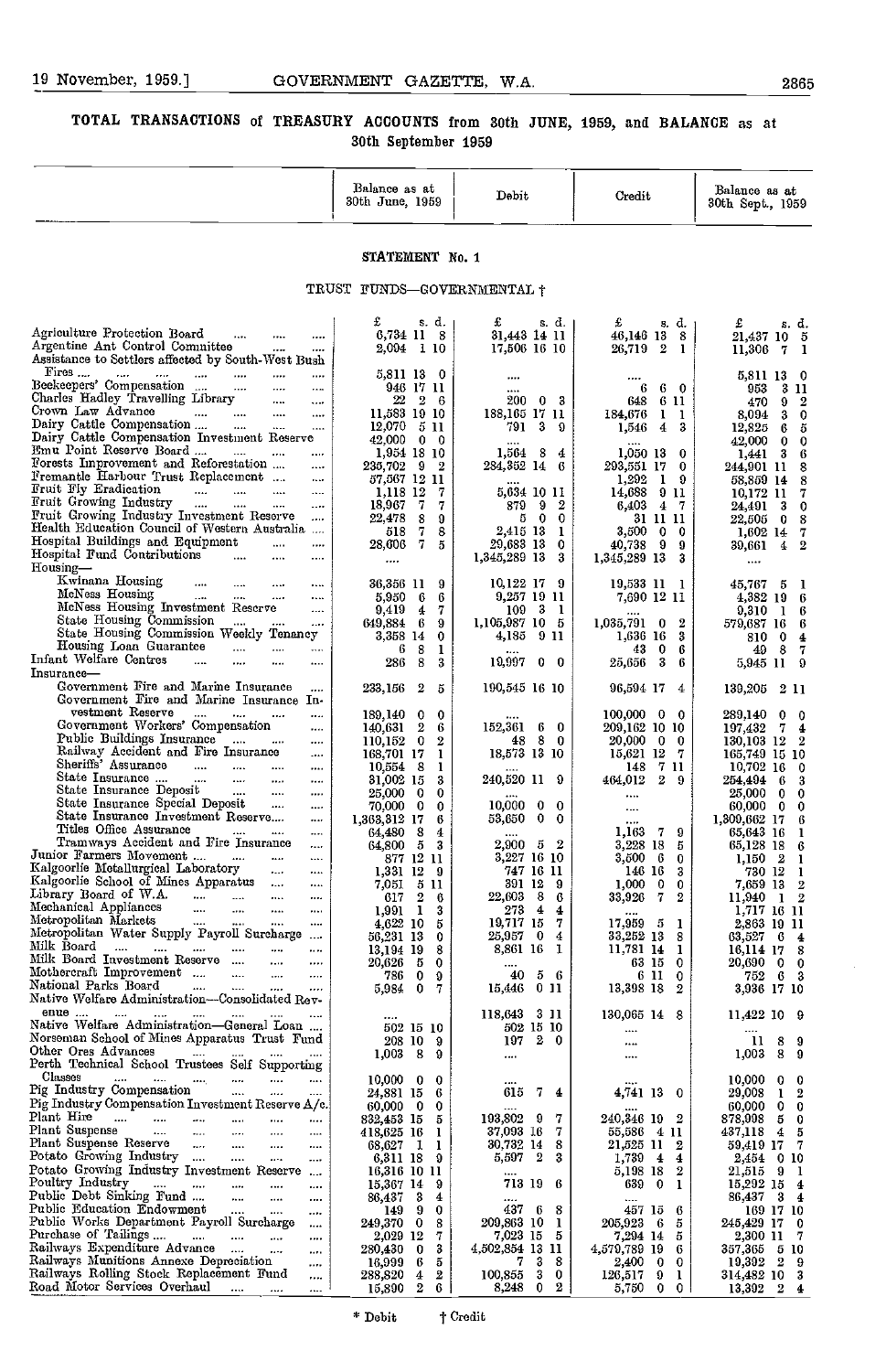| Balance as at<br>30th June, 1959 | Debit | Credit | Balance as at<br>30th Sept., 1959 |  |
|----------------------------------|-------|--------|-----------------------------------|--|
|                                  |       |        |                                   |  |

STATEMENT No. 1-continued

TRUST FUNDS-GOVERNMENTAL<sup>+</sup>--continued

| Roads-                                                                                                                                                       | s. d.<br>£                             | £<br>s. d.                   | £<br>s.d.               | £<br>s. d.                      |
|--------------------------------------------------------------------------------------------------------------------------------------------------------------|----------------------------------------|------------------------------|-------------------------|---------------------------------|
| Main Roads<br>$\cdots$<br>$\cdots$<br>$\cdots$                                                                                                               | 6<br>430,811                           | 190,166 11 8                 | 69,938<br>1             | 310,582 16<br>0                 |
| Main Roads Contribution<br><b>TANK</b><br><br>                                                                                                               | 7<br>32,018                            | 10.11                        | 140,000<br>0<br>0       | 172,018<br>7                    |
| Metropolitan Area Railway Crossings<br>$\cdots$                                                                                                              | 44,490 12<br>6                         | 14,579 18<br>2               | 10,411<br>11<br>0       | 40,322<br>-5<br>4               |
| Metropolitan Traffic<br>$\sim$<br>$\cdots$<br><br>                                                                                                           | 156.321 19<br>10                       | 355,506 10<br>6              | 289,224<br>6            | 90,039 15<br>ō                  |
| Narrows Bridge Construction<br>$\cdots$<br>$\cdots$                                                                                                          | 22,159 14<br>2                         | 3<br>3<br>195,707            | 173,599 18<br>0         | 8 11<br>-52                     |
| Rural and Industries Bank<br>$\ddotsc$<br>$\cdots$<br>                                                                                                       | 18,611 19<br>0                         | 3<br>6<br>365,436            | 354,436<br>9            | 5<br>7,612<br>-1                |
| Rural and Industries Bank Investment Reserve                                                                                                                 |                                        | 200,000<br>0.<br>$\theta$    | 200,000<br>0<br>0       |                                 |
| State Electricity Commission Deposit<br>$\cdots$<br>$\cdots$                                                                                                 | $500,000$ 0<br>0                       | $\cdots$                     |                         | 500,000<br>$\mathbf{0}$<br>-0   |
| State Electricity Commission Private Loans Sinking                                                                                                           |                                        |                              |                         |                                 |
| $\text{Fund}$<br>1.111<br>$\cdots$<br>$\cdots$<br>$- - -$<br>                                                                                                | 10.528 1 10                            | 10,500<br>$\mathbf{0}$<br>-0 | 1,890<br>-7<br>7.       | $1,918$ 9<br>-5                 |
| State Electricity Commission Public Loans Sinking                                                                                                            |                                        |                              |                         |                                 |
| Fund<br>$\cdots$<br>$\cdots$<br>$\mathbf{a} \in \mathbf{A}$<br><br><br>                                                                                      | 174,083 8<br>11                        | 24,157 16<br>3               | 21,288<br>5<br>8        | 171,213 18<br>4                 |
| State National Fitness Council<br>$\cdots$<br>$\cdots$<br>$\cdots$                                                                                           | 6,866 18<br>3                          | 4,414<br>9<br>9              | 6,174 15 10             | 8,627<br>4<br>4                 |
| Stud Stock<br>$\cdots$<br>$\cdots$<br>$\cdots$<br>$\cdots$<br>$\cdots$<br>                                                                                   | 1.107<br>-7<br>5                       |                              |                         | 1,107<br>7<br>5                 |
| Swan River Conservation Board<br>$\cdots$<br>$\cdots$<br>                                                                                                    |                                        | 1 18<br>$\mathbf{0}$         | 3,000<br>0 <sub>0</sub> | $\boldsymbol{2}$<br>2,998<br>0† |
| Timber Royalty from Mining Leases<br><br>$\cdots$                                                                                                            | 1.480<br>-9<br>7.                      |                              |                         | 1,480<br>9<br>71                |
| Tobacco Industry<br><b>Contract Contract Contract</b><br>$\cdots$<br><br><br>                                                                                | 1.697<br>6                             | 2,309<br>5<br>4              | 4,000<br>0<br>-0        | 3,387<br>16                     |
| Transport Co-ordination<br>$\cdots$<br>$\cdots$<br>$\cdots$<br>$\cdots$                                                                                      | 52.259 12<br>10                        | 95,179 19<br>9               | 56,937<br>6<br>-10      | 14,016<br>19 11                 |
| Typewriters for Schools<br>$\cdots$<br><br>$\cdots$<br>                                                                                                      | $*7,667$ 18<br>0                       |                              | 599<br>3<br>0           | $*7,068$ 15<br>0                |
| Typewriters for Technical Colleges<br>$\cdots$<br>$\cdots$                                                                                                   | 5<br>696<br>9                          | $\cdots$                     | 1.111                   | 9<br>606<br>5                   |
| V. Houston—Ex gratia Payment<br>$\cdots$                                                                                                                     | 240<br>$\Omega$<br>0                   |                              | $1 - 1 - 1$             | -0<br>0<br>240                  |
| Vermin Act<br><b>College</b><br>$\sim 100$<br>$\mathbf{r}$ and $\mathbf{r}$ . The $\mathbf{r}$<br>$\sim$ $\sim$<br>$\mathbf{r}$ and $\mathbf{r}$<br>$\cdots$ | 43,515<br>0<br>з                       | 34,105 10                    | 19,150<br>7.<br>0       | 28,559 10                       |
| Workers' Compensation Board<br>$\sim$ - $\sim$<br>$\cdots$<br>$\cdots$                                                                                       | 4,448 12<br>3                          | 3,616<br>5<br>4              | 13,714<br>5<br>6        | 14,546 12                       |
| Workers' Compensation Board Investment Reserve                                                                                                               | 5.734 18                               |                              | 13<br>100<br>3          | 5,835 11                        |
| Wyndham Meatworks Superannuation Reserve                                                                                                                     | 12,066 15<br>6                         |                              | 94<br>9<br>6            | 12,161<br>- 5<br>0              |
| Zoological Gardens Board<br>$\cdots$<br>$\cdots$                                                                                                             | 5,491<br>3<br>$\mathbf{0}$             | <br>11,568 12<br>4           | 5<br>13,343<br>8        | 7,265 13                        |
|                                                                                                                                                              |                                        |                              |                         |                                 |
| Total, Trust Funds—Governmental                                                                                                                              | 7,649,073<br>3<br>$\blacktriangleleft$ | 10,547,898<br>4 10           | 10,847,487 13 2         | 7,948,662 11                    |
|                                                                                                                                                              |                                        |                              |                         |                                 |
|                                                                                                                                                              |                                        |                              |                         |                                 |

#### STATEMENT No. 2 TRUST FUNDS-PRIVATEt

| Bayswater Parents and Citizens' Association<br>$\cdots$                                          | 614 12        | s d.<br>0                        | £<br>s. d.<br>405 11 0      | £<br>s. d.<br>            | s. d.<br>$\bf{1}$<br>209<br>0        |
|--------------------------------------------------------------------------------------------------|---------------|----------------------------------|-----------------------------|---------------------------|--------------------------------------|
| Benefit and Provident Funds-                                                                     |               |                                  |                             |                           |                                      |
| Public Service Provident Fund<br>$\cdots$<br>                                                    | 5.386         | 3<br>0                           | 378 13<br>-5                | 490<br>2<br>0             | $-7$<br>5,497<br>$^{\circ}$          |
| Railways Servants' Benefit Fund<br>$\cdots$<br>$\cdots$<br>W.A. Government Tramways and Ferries' | 6.349         | 6<br>$\mathbf{2}$                |                             | 323<br>7 11               | 6,677 14 1                           |
| Provident Fund<br>$\cdots$<br>$\sim$ . $\sim$                                                    | 1,491 8       | 7.                               | 177<br>7<br>8               | 187<br>з<br>4             | 1,501<br>2<br>5                      |
| $\cdots$<br>$\cdots$<br>Water Supply Provident Fund<br>$\cdots$                                  | 467 14        | $\mathbf{2}$                     | 7<br>18<br>6                | 56<br>17<br>6             | 506<br>4<br>2                        |
| Water Supply Provident Fund Investment                                                           |               |                                  |                             |                           |                                      |
| Reserve<br>$\cdots$<br>$\cdots$<br><br>$\cdots$<br>                                              | 1.356         | $\mathbf 0$<br>$\mathbf 0$       | $\sim$ $\sim$ $\sim$        | $\sim$ $\sim$ $\sim$      | 1,356<br>$\mathbf{0}$<br>0           |
| Bequests and Donations-                                                                          |               |                                  |                             |                           |                                      |
| <b>Bussell</b><br>$\cdots$<br>$\cdots$<br>$\cdots$<br>$\cdots$<br>$\cdots$<br>$\cdots$           | 193 13        | 6                                |                             |                           | 193 13<br>6                          |
| Charitable Institutions<br>$\cdots$<br><br>                                                      | 60.307 19     | 7                                | 27.885 12<br>4              | 31,839 17<br>3            | 64,262<br>6<br>-4                    |
| Child Welfare Benevolent Fund<br>$\cdots$                                                        | 551           | -3<br>9                          | 5<br>0<br>57                |                           | 493 18<br>9                          |
| G. C. W. Robinson (Kalgoorlie Hospital)<br>$\cdots$                                              | 8.473         | 3<br>4                           | 3<br>2<br>761               | 6<br>7<br>347             | - 6<br>8.064<br>9                    |
| McKellar Estate (Geraldton Hospital)<br>$\cdots$                                                 | 1,053         | 3<br>6                           | $\cdots$                    | 23<br>0<br>$\bf{0}$       | 1,076<br>-3<br>6                     |
| P. C. Connolly Hospitals<br>$\sim 10^{11}$ km s $^{-1}$<br>$\cdots$<br>$\cdots$                  | 6.000         | 0<br>0                           |                             | 10.619 12<br>1            | 16,619 12                            |
| Rush (Geraldton Hospital)<br>$\cdots$<br>$\cdots$                                                | 3 904 11      |                                  | 7 18<br>- 6                 | 60 19<br>1                | 8<br>3,957 11                        |
| Sargent (Three Springs Hospital)<br>$\sim 100$<br>$\cdots$                                       | 69            | 9 11                             | $\cdots$                    | $\cdots$                  | 9 11<br>69                           |
| School Books for Children of Indigent Parents<br>William Samuel (White Gum Valley School)        | 44            | $\mathbf{0}$<br>$\Omega$         | 10 13<br>- 0                | 1.111                     | 33<br>7.<br>9<br>459 12 10           |
| Cadetship Bonds                                                                                  | 453<br>500    | 7 10<br>$\mathbf{0}$<br>$\Omega$ | $\cdots$                    | 6<br>5<br>$\Omega$        | 500<br>$\mathbf{0}$<br>-0            |
| $\cdots$<br><br>$\cdots$<br>$\cdots$<br>Cancer Council of Western Australia                      |               |                                  | 118,348<br>-5<br>6          | $\cdots$<br>118,586 14 10 | 238<br>9<br>4                        |
| $\cdots$<br><br>Cancer Council of Western Australia Investment                                   |               |                                  |                             |                           |                                      |
| Reserve Account<br>$\cdots$<br>$\cdots$<br>$\cdots$<br>                                          |               |                                  |                             | 120,084 18<br>- 1         | 120,084 18<br>-1                     |
| Charitable Collections Act<br>$\cdots$<br>$\cdots$<br>$\cdots$                                   | 973 12        | 5                                | 619<br>-9                   | 3.<br>0<br>$\theta$       | 974 12<br>-8                         |
| Clerk of Courts<br>$\cdots$<br>$\cdots$<br>$\cdots$<br>$\cdots$<br>$\cdots$                      | 39,650 10     | 4                                | 280,598 19<br>2             | 285,663 13 4              | 44.715 4<br>6                        |
| Coal Miners' Welfare<br>$\cdots$<br>$\cdots$<br>$\cdots$<br>                                     | 052           | 9<br>4                           | 5 10<br>2,707               | 11,912 13 11              | 10.157 17<br>-5                      |
| Coal Mine Workers' Investment Reserve<br>$\cdots$                                                | 727.966 10    | 3                                | 3,984<br>8<br>7             | 8.837 11<br>3             | 732,819 13 10                        |
| Coal Mine Workers' Pensions<br>$\ddot{\phantom{a}}$<br>$\cdots$<br>$\cdots$                      | 3.975 14      | 8                                | 35,099<br>8<br>$\mathbf{4}$ | 48,330 9<br>0             | 17,206 15<br>$\overline{\mathbf{4}}$ |
| Commissioner of Native Welfare<br>$\cdots$<br>$\cdots$                                           | 3.022         | 510                              | 2,182<br>$^{\circ}$<br>1    | 2,820 16<br>5             | 3,661<br>3<br>$\mathbf{1}$           |
| Companies Act Stockbrokers' Bonds<br>$\cdots$<br>$\cdots$                                        | 500           | $\Omega$<br>0                    |                             | 1.141                     | 500<br>0<br>0                        |
| Companies Liquidation Account<br>$\cdots$<br>                                                    | 7,618 16      | 0                                | 12<br>$\Omega$<br>6         | 518<br>7<br>$\mathbf{1}$  | 8,124 11<br>7                        |
| Deposits-                                                                                        |               |                                  |                             |                           |                                      |
| Betting Board<br>$\cdots$<br><br><br><br>$\cdots$                                                | 2,160 12      | 4                                |                             |                           | 2,160 12<br>4                        |
| Contractors<br>$\cdots$<br>$\cdots$<br>$\cdots$<br>$\cdots$<br>$\cdots$                          | 165,866 17 11 |                                  | 51.897<br>- 0<br>-1         | 71,320 12<br>9            | 185,290 10<br>7                      |
| Entertainments Tax<br>$\ldots$<br>$\cdots$<br>$\cdots$<br>$\cdots$                               | 751           | 0<br>0                           | 2<br>$\Omega$<br>0          | 2<br>0<br>7.              | - 2<br>0<br>756                      |
| Land Application<br>$\cdots$<br>$\cdots$<br>$\cdots$<br>$\cdots$                                 | 22,358        | 3<br>3                           | 10,082<br>0 <sub>10</sub>   | 12,545 13<br>4            | 24,821 15<br>9                       |
| Mines Department<br>$\sim 100$<br>$\cdots$<br>$\cdots$<br>                                       | 225           | $\mathbf{0}$<br>$\mathbf{0}$     | 0<br>$\Omega$<br>60         | 0<br>60<br>0              | 225<br>$\overline{\phantom{0}}$<br>0 |
| Railway Traffic<br>$\cdots$<br>$\cdots$<br>$\cdots$<br>                                          | 109,025       | 1 11                             | 4,015<br>0<br>1             | 3,511<br>9<br>8           | 108,521 11<br>6                      |
|                                                                                                  |               |                                  |                             |                           |                                      |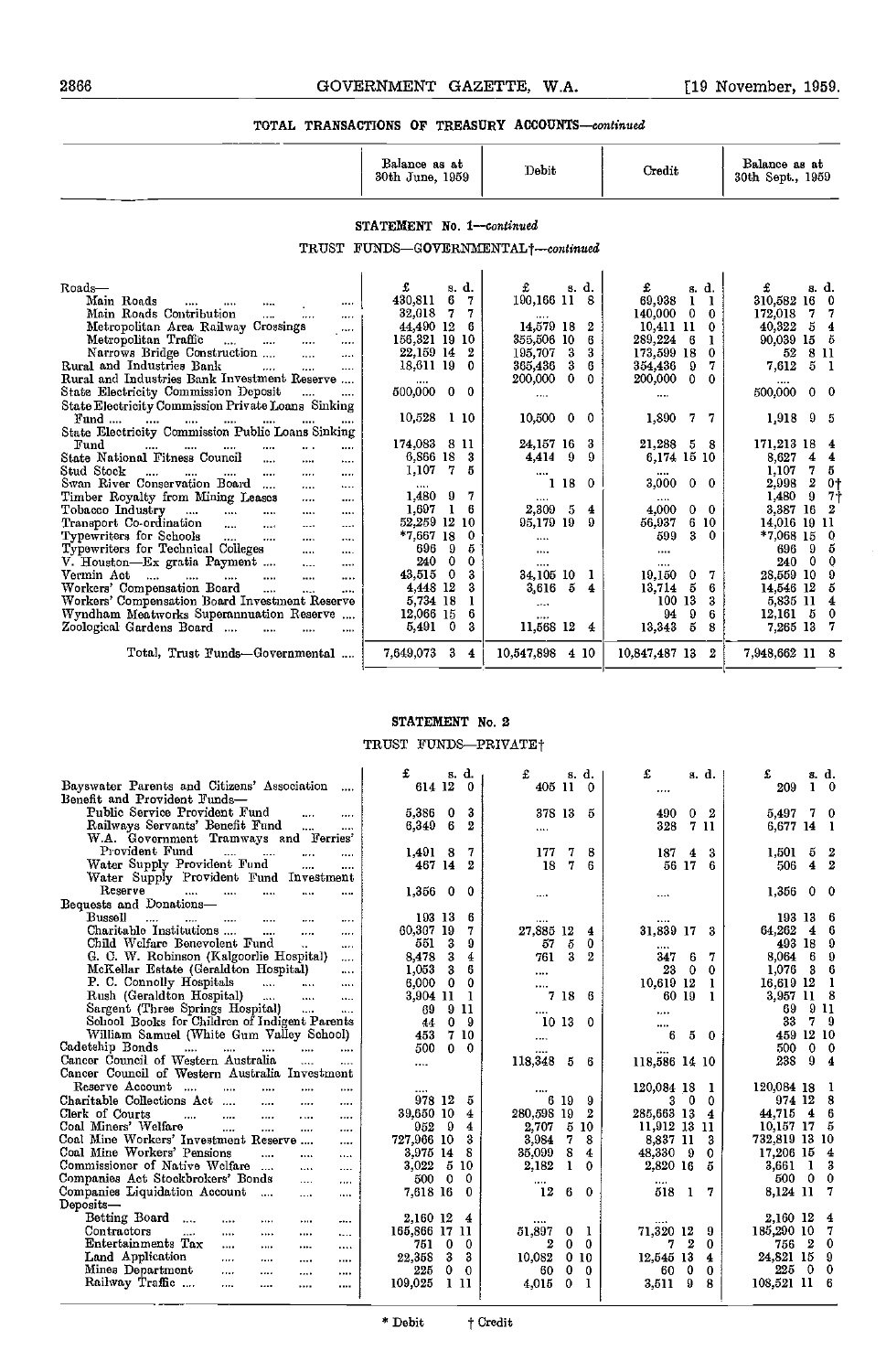$\frac{1}{2}$ 

|                                                                                                               | 30th June, 1959                                             |                                                | Credit                                    | 30th Sept., 1959                       |
|---------------------------------------------------------------------------------------------------------------|-------------------------------------------------------------|------------------------------------------------|-------------------------------------------|----------------------------------------|
|                                                                                                               | STATEMENT No. 2-continued<br>TRUST FUNDS-PRIVATE+-continued |                                                |                                           |                                        |
| Deposits-continued.                                                                                           |                                                             |                                                |                                           |                                        |
| Students-                                                                                                     | £<br>s. d.                                                  | £<br>s. d.                                     | £<br>s. d.                                | £<br>s. d.                             |
| Cunderdin Sehool of Agriculture<br>$\cdots$                                                                   | 0<br>60<br>0                                                |                                                |                                           | 0<br>60<br>0                           |
| Denmark School of Agriculture<br>$\cdots$                                                                     | $\boldsymbol{2}$<br>6<br>147                                | 12<br>0<br>0                                   | 3<br>0<br>0                               | 2<br>6<br>138                          |
| Harvey School of Agriculture<br>$\cdots$                                                                      | $\overline{\mathbf{0}}$<br>0<br>174.                        | 24<br>- 0<br>0                                 |                                           | $\bf{0}$<br>$\Omega$<br>150            |
| Muresk College<br><b>Contract</b><br>$\ldots$<br>$\cdots$<br><b>Service</b><br>Narrogin School of Agriculture | 258 15<br>4<br>$\mathbf{0}$<br>213<br>0                     | 96 15<br>4<br>15<br>- 0<br>0                   | $\cdots$<br>3<br>0<br>-0                  | 162<br>0<br>0<br>201<br>0<br>0         |
| $\cdots$<br>School of Mines, Kalgoorhe<br>$\cdots$                                                            | $\mathbf{0}$<br>174<br>0                                    | 2<br>$\bf{0}$<br>0                             |                                           | 172<br>$\bf{0}$<br>0                   |
| Workers' Compensation Act, 1924 (Employers'                                                                   |                                                             |                                                |                                           |                                        |
| Deposits)<br>                                                                                                 | 110,000<br>0<br>0                                           | 5,000<br>0<br>0                                | 5,000<br>0<br>0                           | 0<br>110,000<br>0                      |
| Derby Leprosarium Child Endowment<br><br>Junior Farmers' Memorial Building Fund<br>$\cdots$                   | $\boldsymbol{2}$<br>232<br>4<br>203 19 10                   |                                                | 28<br>4<br>2                              | -6<br>- 6<br>260<br>203 19 10          |
| Local Authorities-                                                                                            |                                                             | $\cdots$                                       |                                           |                                        |
| Road Board Sinking Fund<br>$\cdots$<br>$\cdots$<br>$\cdots$                                                   | 58,848 14<br>4                                              | 213<br>5                                       | 1,014 19<br>9                             | 59,861 0 8                             |
| Water Board Sinking Fund<br>$\cdots$<br>                                                                      | 1,523 12<br>8                                               | 6<br>4                                         | 3<br>9<br>19                              | 1,542 11 11                            |
| Lotteries Commission Grants to Institutions<br>$\ldots$                                                       | 8<br>2<br>256,635<br>2<br>3<br>7,800                        | 18,331<br>5<br>0<br>6,277<br>$\mathbf{0}$<br>8 | 1,831 5<br>0                              | 240,135 8<br>2<br>7<br>8,434 16        |
| Mental Hospital Patients' Comforts and Private Cash<br>Mortgage Moneys under Transfer of Land Act             | 110<br>7,264                                                | $\cdots$                                       | 6,911 15<br>0<br>107 10<br>$\overline{4}$ | -2<br>7,371 12                         |
| Official Receiver in Bankruptcy<br>$\cdots$<br>                                                               | 3 11<br>1,820                                               |                                                |                                           | 1,820 3 11                             |
| Parliamentary Superannuation Fund<br>$\cdots$<br>                                                             | -8-11<br>2,638                                              | 3,105 6 1                                      | 3,347 16 7                                | 2,880 19<br>5                          |
| Parliamentary Superannuation Fund Investment                                                                  |                                                             |                                                |                                           | -5                                     |
| Reserve<br><br><br><br><br><br>Prisoners' Private Cash<br>$\cdots$<br>$\cdots$<br>$\cdots$<br>                | 54,696 15<br>5<br>980 12<br>1                               | <br>11,657 14 1                                | <br>11,886 16 1                           | 54,696 15<br>$1,209$ 14 1              |
| Public Trustee Common Fund<br>$\cdots$<br><br>                                                                | -2<br>9<br>16,874                                           | 425,708<br>$\mathbf{0}$<br>s                   | 435,276 13 9                              | 26,442 15 10                           |
| Public Trustee Investment Reserve<br><br>$\cdots$                                                             | $\mathbf 0$<br>20,000<br>0                                  |                                                | $\cdots$                                  | 20,000<br>$\mathbf{0}$<br>0            |
| Scholarships—<br>Artillery Comrades' Association                                                              | 6                                                           |                                                |                                           | 8                                      |
| $\cdots$<br><br>Carnarvon Gascoyne Memorial Fund<br>$\cdots$                                                  | 23<br>8<br>0.<br>320<br>0                                   | $\cdots$                                       |                                           | 23<br>6<br>320<br>0<br>0               |
| Dowson (School of Mines, Kalgoorlie)<br>                                                                      | 7 10<br>871                                                 | $\cdots$<br>2<br>10 0                          | $\cdots$<br>2<br>6<br>13                  | 0<br>882<br>4                          |
| Faleoner Research (School of Mines, Kalgoorlic)                                                               | 243<br>- 0<br>1                                             | $\cdots$                                       | $\boldsymbol{2}$<br>3<br>6                | 2<br>7<br>246                          |
| James A. Heron Memorial<br>$\cdots$<br>$\cdots$<br>                                                           | 738 13<br>2                                                 | $\cdots$                                       | 13<br>3                                   | 739<br>6<br>5                          |
| A. L. Loton<br><br>$\cdots$<br><br><br>James and Rose Coombs<br>$\cdots$<br><br>                              | $\bullet$<br>-80<br>0<br>766 11<br>4                        | <br>8<br>292<br>- 8                            |                                           | 80.<br>$\mathbf{0}$<br>0<br>474 2<br>8 |
| A. R. Jones<br>$\mathbf{r}$<br>$\cdots$<br>$\cdots$<br>$\cdots$<br>$\cdots$                                   | 6<br>8<br>53                                                | 26 13<br>4                                     | <br>                                      | 26 13<br>4                             |
| Keynes Forestry Prize<br>$\cdots$<br>$\cdots$<br>$\cdots$                                                     | 0<br>100<br>0                                               |                                                |                                           | 100.<br>0<br>- 0                       |
| Perth Boy's Memorial<br>$\cdots$<br>$\cdots$<br>$\cdots$                                                      | 3<br>2,935<br>5                                             | $\cdots$                                       | 233 16<br>3                               | 3,268 19<br>8                          |
| J. A. Wood<br>$\cdots$<br>$\cdots$<br>$\cdots$<br>Meat Industry Apprenticeships<br>$\cdots$<br>$\cdots$       | 0<br>101<br>0<br>7<br>12<br>1                               | 35<br>0<br>0                                   |                                           | 0<br>66<br>-0<br>-7<br>12<br>-1        |
| N. F. Poynton (Muresk College)<br>$\ldots$<br>$\cdots$                                                        | 1,095 14<br>0                                               | $\cdots$                                       | <br>37 10 0                               | 1,133<br>$\overline{4}$<br>0           |
| R. S. Sampson<br>$\cdots$<br>$\cdots$<br>$\cdots$<br>$\cdots$                                                 | 15 0<br>0                                                   | $\bf{0}$<br>5<br>0                             | $\cdots$                                  | 10<br>0<br>0                           |
| Shell<br>$\cdots$<br>$\cdots$<br>$\cdots$<br><br>$\cdots$<br>$\cdots$                                         | 6<br>111 18                                                 | $\cdots$                                       |                                           | 6<br>111 18                            |
| Thomas Coombe<br><br><br><br>$\cdots$<br>Sheriffs' Collections<br>$\cdots$<br>$\cdots$<br><br>$\cdots$        | 280<br>- 8<br>0<br>1,154 16<br>7                            | 40<br>- 0<br>0<br>3<br>8,574 16                | <br>-9<br>8                               | 240<br>- 8<br>0<br>615 10<br>$\bf{0}$  |
| Shipping Master-Deceased Estates<br>'<br>$\cdots$                                                             | -7<br>3<br>52                                               |                                                | 8,035                                     | 3<br>52<br>- 7                         |
| Superannuation Fund<br><b>Contract</b><br>$\cdots$<br>$\cdots$<br>                                            | 6,768 11 2                                                  | 437,245 18<br>5                                | 519,813 11 4                              | 89,336<br>$\overline{4}$<br>-1         |
| Superannuation Investment Reserve<br>$\ldots$<br>$\cdots$                                                     | -7-11<br>5,357,190                                          | 280 11<br>1                                    | $90.016$ 7 11                             | 9<br>4<br>5,446,926                    |
| Trustees--                                                                                                    | $5,000 \quad 0$<br>- 0                                      |                                                |                                           | 5,000<br>$\bf{0}$<br>$\mathbf 0$       |
| Perpetual Trustees, Executors and Ageney Co.<br>Testamentary and Trust Deposits<br>$\ldots$<br>$\cdots$       | 9,315 19 9                                                  | <br>$\cdots$                                   | <br>523<br>2 10                           | 9,839 2 7                              |
| W.A. Trustee, Executor and Agency Co., Ltd.                                                                   | 5,000 0 0                                                   |                                                |                                           | 5,000 0<br>0                           |
| Unclaimed Moneys<br>$\cdots$<br>.<br>                                                                         | $4,695$ 2 6                                                 | 175<br>3<br>0                                  | 698 17 11                                 | 5,218 17 5                             |
| Waterside Wages, Geraldton<br><br><br><br>W.A. Government Tramways Welfare Fund                               | $\cdots$<br>932 15 11                                       | 23,734<br>4<br>-1                              | 26,375 9 8                                | 2,641 5 7<br>932 15 11                 |
| <br>Wheat Research—State<br>$\cdots$<br><br>$\cdots$                                                          | 9,574<br>$1\quad1$                                          | 137 19 2                                       | $\cdots$<br>                              | 9,436 1 11                             |
| Workers' Compensation in Suspense<br><br>                                                                     | $1,627$ 0<br>$\overline{4}$                                 | 14,591 5<br>$\mathbf{1}$                       | 21,554 18 1                               | 8,590 13 4                             |
| Total, Trust Funds—Private<br>                                                                                | 7,131,926 10 3                                              | 1,494,071 14 8                                 | 1,860,948 12 4                            | 7,498,803 7 11                         |

|                                                                                 | IREADURERD ADVANUED      |              |                |                  |              |          |                  |                |       |              |                         |   |
|---------------------------------------------------------------------------------|--------------------------|--------------|----------------|------------------|--------------|----------|------------------|----------------|-------|--------------|-------------------------|---|
| Advertising Trading Concerns and Semi-Govern-                                   | £                        |              | s. d.          |                  |              | s. d.    | £                |                | s. d. | £            | s. d.                   |   |
| mental Concerns<br><b>Contract Contract</b><br>$\cdots$<br>$\cdots$<br>$\cdots$ | 1,175                    | 7.           | -9             | 2,002 15         |              |          | 2,173 10 11      |                |       | $1,004$ 12 5 |                         |   |
| Agrieulture Department Petrol Bowser<br>$\cdots$                                | 600 15                   |              | $2+$           | 1,269 18         |              | -0       | 1,517 16 10      |                |       | 848 14 0+    |                         |   |
| Alexandra Home-Erection of Buildings<br>$\cdots$                                | $30,000 \quad 0$         |              | $\mathbf{0}$   | $4,794$ 9        |              | $\bf{0}$ | $4.794$ 9        |                | - 0   | 30,000       | $\overline{\mathbf{0}}$ |   |
| Allendale Memorial Boys' Home<br>$\cdots$<br>                                   | 416 13                   |              |                |                  |              |          |                  | 16 13          |       | 400          | $\mathbf{0}$            |   |
| Aluminium Therapy<br>$\cdots$<br>$\cdots$<br>                                   | 2,023 15                 |              |                |                  |              |          | 437              | 6              |       | 1,586        | -9                      |   |
| Areus Metal Products Ltd<br>$\cdots$<br>$\cdots$                                | 440 12                   |              |                |                  |              |          | 31               | 9              |       | 409          | 2 <sup>8</sup>          |   |
| Argentine Ant Control<br>$\cdots$<br>$\cdots$<br>$\cdots$<br>$\cdots$           | $14,000 \quad 0 \quad 0$ |              |                | $\cdots$         |              |          | $14,000 \quad 0$ |                |       |              |                         |   |
| Australian Red Cross Society Building<br>$\sim$ $\sim$<br>$\cdots$              | 78,066 13                |              | $\overline{4}$ | $\cdots$         |              |          | 10,000           | - 0            |       | 68,066 13    |                         | 4 |
| Australian Red Cross Society Operating Expenses                                 | $12,000 \quad 0 \quad 0$ |              |                | 1.1.01           |              |          | $12,000 \quad 0$ |                |       |              |                         |   |
| Bridgetown Railway Bridge Drilling<br>$\cdots$                                  | $\cdots$                 |              |                | 1,406 6 7        |              |          | 1,406            | - 6            |       |              |                         |   |
| Cablegrams in Suspense<br><b>Contract</b><br>$\cdots$<br>$\cdots$<br>$\cdots$   |                          | 6.           | -6             | 34               |              | 110      | 57               | -0             |       |              | 21 12 2+                |   |
| Cash Order Suspense<br>$\cdots$<br><br><br>                                     |                          |              |                | 11,413,383 15 11 |              |          | 11,203,942 15    |                |       | 209,441 0 6  |                         |   |
| Cockburn Road Board—Road Construction<br>                                       | 1,080                    |              | $0\quad 0$     |                  |              |          | 120              | $\overline{0}$ |       | 960          | - 0                     |   |
| Comprehensive Water Supply Seheme<br><br>                                       | 27.246                   | $\mathbf{1}$ | 0              | 246,044 14       |              | $\bf{4}$ | 83,681 15        |                |       | 189,608 19   |                         |   |
| Crown Law Payments in Suspense<br>$\cdots$<br>                                  | 5,877 17                 |              |                | 16.036           | $\mathbf{2}$ | 8        | 16,345 17        |                |       | 5,568 3 0    |                         |   |
| Dishonoured Cheques<br>$\cdots$<br>$\cdots$<br><br>                             |                          |              |                | 17,559           |              | -8       | 17,559           | - 6            | -8    |              |                         |   |
| Exchange on Overseas Payments<br><br>$\cdots$                                   | 13,296                   | 6.           | 2              | 124,035          | 8            |          | 94,942 13        |                |       | 42,389 1 0   |                         |   |
| Expenditure Advances<br>$\cdots$<br><br><br>                                    | 302,475                  | 0.           |                |                  |              |          |                  |                |       | 302,475      | $0\quad 0$              |   |
|                                                                                 |                          |              |                |                  |              |          |                  |                |       |              |                         |   |

\* Debit t Credit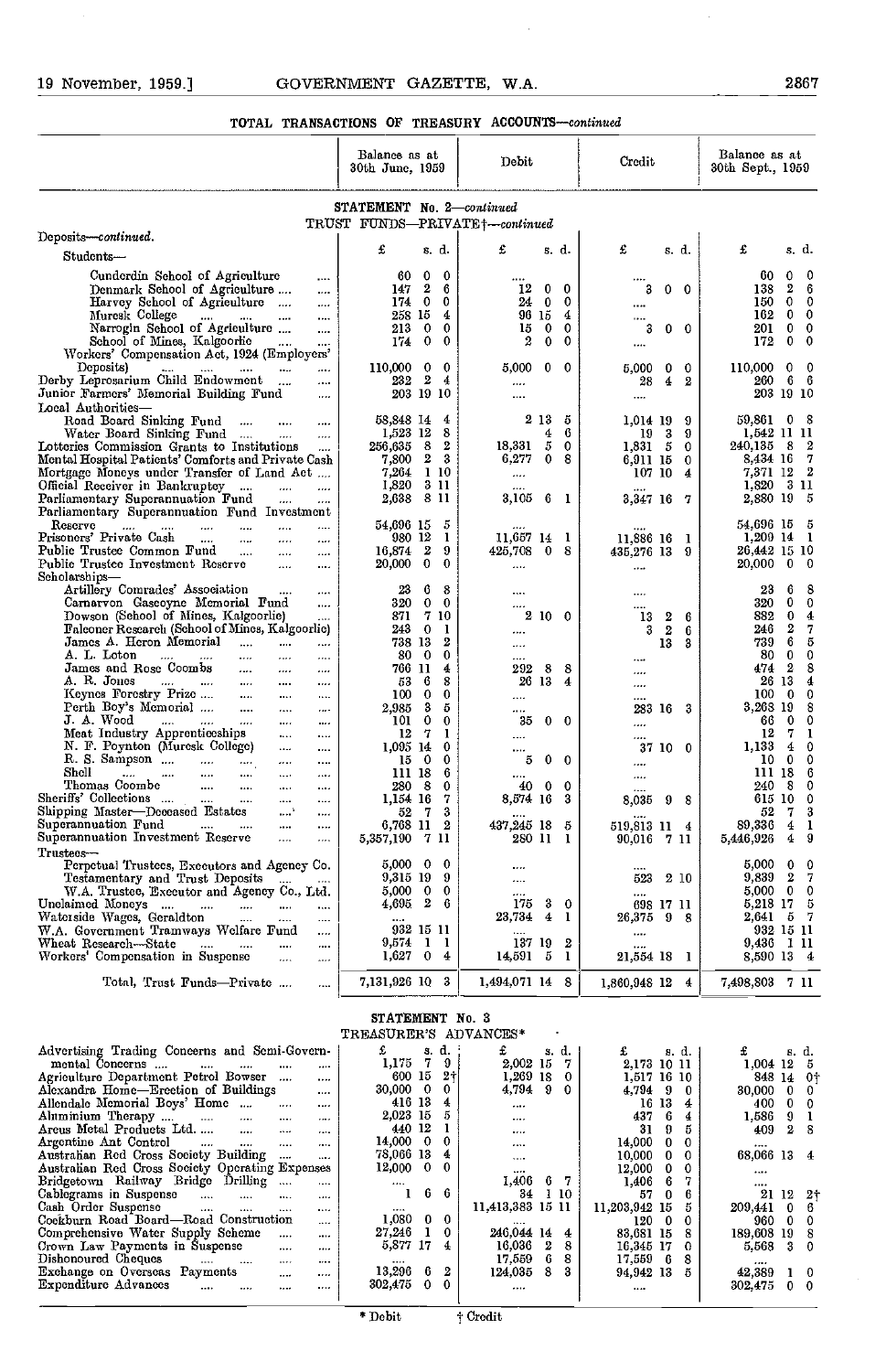|                                                                                                                                                                                                                                                                              | Balance as at<br>30th June, 1959    | Debit                         | Credit                     | Balance as at<br>30th Sept., 1959 |
|------------------------------------------------------------------------------------------------------------------------------------------------------------------------------------------------------------------------------------------------------------------------------|-------------------------------------|-------------------------------|----------------------------|-----------------------------------|
|                                                                                                                                                                                                                                                                              | STATEMENT No. 3-continued           |                               |                            |                                   |
|                                                                                                                                                                                                                                                                              | TREASURER'S ADVANCES*-continued     |                               |                            |                                   |
|                                                                                                                                                                                                                                                                              | s. d.                               | £<br>s. d.                    | £<br>s. d.                 | £<br>s.d.                         |
| Free Milk for School Children<br>$\cdots$                                                                                                                                                                                                                                    | $-5$<br>7,720 19                    | 68,716 18 5                   |                            | 76,437 17 10                      |
| Fremantic Harbour Trust Attendance Money                                                                                                                                                                                                                                     | 273 14 3+                           | 37060                         | 318 12<br>3                | $222$ 0 6 <sup>+</sup>            |
| Fremantle Railway Bridge Drilling<br>$\ddotsc$                                                                                                                                                                                                                               | 361<br>7 10                         | 1 11<br>4.765                 | 3,615 16<br>4              | 1,510 13<br>5                     |
| Frozen Lamb and Mutton for Local Requirements                                                                                                                                                                                                                                | 37 12<br>- 6                        | $\cdots$                      | $\cdots$                   | 37 12<br>- 6                      |
| Fruit Fly Eradication<br>the company of the company of the company                                                                                                                                                                                                           | $\bf{0}$<br>5,000<br>$\mathbf{0}$   | $\cdots$                      | $\cdots$                   | $5,000 \quad 0$<br>- 0            |
| Industries Assistance Board-Advance of Drought-                                                                                                                                                                                                                              |                                     |                               |                            |                                   |
| affected Settlers<br>$\sim$<br>$\cdots$<br>$\cdots$<br>$\cdots$<br>                                                                                                                                                                                                          | 993<br>5<br>6                       |                               | $\cdots$                   | 993 5<br>-6                       |
| Kwinana Road Board<br>$\sim$<br>$\cdots$<br>$\cdots$<br>$\cdots$                                                                                                                                                                                                             | $\overline{0}$<br>7,000<br>$\bf{0}$ | $\cdots$                      |                            | $7,000 \quad 0 \quad 0$           |
| London Payments in Suspense<br>$\cdots$<br>$\cdots$                                                                                                                                                                                                                          | 27,383 17<br>9                      | 17,735 15<br>7                | 44,943 12<br>9             | 176 0 7                           |
| Medical Department Markets Depot<br>$\cdots$<br>$\cdots$                                                                                                                                                                                                                     | - 8<br>14,945<br>7                  | 29,415 4<br>4                 | 30,716 15<br>1             | 13,643 17 10                      |
| Mental Institutions State Grants<br>$\cdots$<br>$\cdots$                                                                                                                                                                                                                     | 3<br>6<br>20,847                    | 22,297 13<br>$\boldsymbol{2}$ | 3<br>16,797 12             | 26,347 4<br>-5                    |
| Motor Vehicles for use of Departmental Officers                                                                                                                                                                                                                              | 10.257 17 10                        | 27,293 5<br>4                 | 32,500 11<br>7             | 5,050 11                          |
| Narrows Drilling<br>$\ddotsc$<br>$\ldots$ . The same is the same in the same in the same in the same in the same in the same in the same in the same in the same in the same in the same in the same in the same in the same in the same in the same in the same<br>$\cdots$ | -5<br>3<br>-7                       |                               | $1 + 1 +$                  | 3 <sub>5</sub><br>7               |
| Native Missions---Purchase of Stores<br>$\sim$<br>$\cdots$                                                                                                                                                                                                                   | 15,540 19<br>- 7                    | 15,711 11<br>-0               | 16,281 13<br>$\bf{0}$      | 14,970 17<br>7                    |
| Northern Development of W.A.<br>$\ddotsc$<br>$\sim$                                                                                                                                                                                                                          | 34,140 2 11                         | 5<br>125,105 16               | 43,867 3<br>0              | 115,378 16<br>4                   |
| Ord River Drilling<br>$\ddotsc$<br>$\ddotsc$                                                                                                                                                                                                                                 | $\overline{2}$<br>431<br>-5         | $\mathbf{0}$<br>12,318 15     | 347<br>8<br>4              | $12.402$ 9 1                      |
| Public Works Cash Order Suspense<br>$\sim$<br>$\cdots$                                                                                                                                                                                                                       | 296,983 10<br>- 5                   | 3<br>$1,702,210$ 1            | 1,835,944 5<br>9           | 163,249 5 11                      |
| Public Works Departmental Works and Sales                                                                                                                                                                                                                                    | 273,433 2 10                        | 473.970 13<br>3               | 451,382 0<br>$\bf{0}$      | 296,021 16 1                      |
| Railways, Departmental Works and Sales                                                                                                                                                                                                                                       | 76,011 12 4                         | 59,748 11<br>7                | 61,750 10<br>1             | 74,009 13 10                      |
| Remittances in Transit<br>$\frac{1}{2}$ . The contract of $\frac{1}{2}$ is the contract of $\frac{1}{2}$<br>$\cdots$                                                                                                                                                         | 39,067 11 10                        | $\mathbf 0$<br>13.901 15      | 49,925 15<br>4             | 3,043 11 6                        |
| Rural and Industries Bank Temporary Accommo-                                                                                                                                                                                                                                 |                                     |                               |                            |                                   |
| dation<br><b>Contract Contract Contract</b><br>$\cdots$<br>$\cdots$<br>$\cdots$                                                                                                                                                                                              |                                     | 600,000 0<br>$\bf{0}$         | 450,000 0<br>$\bf{0}$      | $150,000 \quad 0$<br>-0           |
| State Housing Scheme (Government)<br>$\cdots$                                                                                                                                                                                                                                | 20,825<br>-5<br>$\overline{0}$      | 92,722 12<br>3                | 88,502<br>3<br>7           | 25,045 10<br>0                    |
| Stock and Plant on Properties acquired for W.S.L.S.                                                                                                                                                                                                                          | 22,047 14<br>-1                     | 4.378<br>-7<br>3              | 9,116<br>$\mathbf{1}$<br>4 | $17,310$ 0<br>$\overline{0}$      |
| Strategic Roads and Roads of Access to Common-                                                                                                                                                                                                                               |                                     |                               |                            |                                   |
| wealth Property<br><b>Contractor</b><br><b>Seattle Street</b><br>$\sim$<br>$\cdots$<br>                                                                                                                                                                                      | 24,955 19<br>0+l                    | 36.300<br>48                  | 2,440 18<br>3              | $\overline{7}$<br>5<br>8.903      |
| Sundry Debtors<br><b>Sales Control</b><br><b>Service</b><br>$\ddotsc$<br>$\cdots$<br>$\cdots$                                                                                                                                                                                | 61,696 5<br>$\bf{0}$                | 3 10<br>12.155                | 16,307 7<br>2              | 57,544 1<br>8                     |
| Treasury Paymaster<br>$\cdots$<br>$\cdots$<br>$\cdots$<br>$\cdots$                                                                                                                                                                                                           | - 3<br>49,977 14                    | 260,023<br>6 10               | 242,616 12<br>9            | 67,384 8<br>$\overline{4}$        |
| Tuberculosis Treatment (Erection of Buildings)                                                                                                                                                                                                                               | 9119<br>3                           | 6,142 12 11                   | 1,198 9<br>3               | 5,855 12 11                       |
| Total, Treasurer's Advances<br>$\cdots$                                                                                                                                                                                                                                      | 1,447,886 12 11                     | 15,411,850 14 10              | 14,861,600 12 10           | 1,998,136 14 11                   |

# STATEMENT No. 4

|  | SUSPENSE ACCOUNTS + |  |
|--|---------------------|--|
|  |                     |  |

|                                                                                                                                      | s. d.                        | £<br>s d.                         | £<br>s. d.                     | s. d.                    |
|--------------------------------------------------------------------------------------------------------------------------------------|------------------------------|-----------------------------------|--------------------------------|--------------------------|
| Child Welfare Dept. Suspense<br>$\cdots$<br>$\cdots$<br>$\cdots$                                                                     | 5<br>3<br>2,621              | 4.342 11                          | 5,172<br>$\mathbf 0$<br>9      | 3,450 14 11              |
| Commonwealth Fisheries Act Licence Fees<br>$\cdots$                                                                                  | 0<br>7<br>0                  | 47 12<br>6                        | 42 12<br>6                     | $\mathbf{0}$<br>2<br>- 0 |
| Crown Law Suspense<br><br>$\cdots$                                                                                                   | 7<br>118,083<br>7            | 207.916 14<br>3                   | 242,889 12<br>9                | 153,056<br>6             |
| Departmental Receipts in Suspense<br>$\cdots$<br>$\cdots$                                                                            | 5<br>64,983                  | 611.862 14<br>2                   | 608,656<br>2<br>4              | 61,776 15                |
| Drafts in Suspense $\ldots$ $\ldots$ $\ldots$<br>$\ddotsc$<br>$\cdots$                                                               | 779<br>4                     | 31,407 14<br>5                    | 31,562<br>8<br>8               | 933 18<br>4              |
| Federal Income Tax Departmental Collections                                                                                          | 374,448<br>6<br>5            | 1,133,435<br>$\bf{0}$<br>$\Omega$ | 1,097,784 19<br>5              | 338,798<br>5 10          |
| Interest on Stock<br>$\ddotsc$<br>$\cdots$<br>$\cdots$<br>$\cdots$<br>                                                               |                              | 1,825,763 13 10                   | 2,331,168<br>0.<br>$\Omega$    | 505,404<br>6.            |
| Interstate Destitute Persons Suspensc<br>$\cdots$<br>$\cdots$                                                                        | 707 11                       | 7.294 12<br>0                     | 7<br>7,272<br>-10              | 685<br>6 10              |
| London Salaries<br><b>Committee Street</b><br>$\mathbf{r}$<br>$\cdots$<br>$\cdots$<br>                                               | 289 12<br>2                  | 5<br>6.274                        | 10,305<br>7<br>9               | 4,320 16                 |
| Nominated Passages<br>$\cdots$<br>$\cdots$<br>$\cdots$                                                                               | 5<br>891<br>6                | 5<br>1.016<br>$\mathbf 0$         | 9<br>187<br>6                  | 62 10<br>$\Omega$        |
| Pay Roll Tax<br>$\sim$<br>$\cdots$<br>$\cdots$                                                                                       | 7,308 16<br>3                | 289.288<br>8<br>8                 | 282,914<br>9<br>9              | 934 17<br>4              |
| Probate Fees in Suspense<br>$\ddotsc$<br>$\cdots$<br>                                                                                | 230                          | 5.546 12<br>$\Omega$              | 17<br>5,403<br>6               | 7<br>87<br>$\Omega$      |
| Public Works Private Works and Sales<br>$\cdots$                                                                                     | 9<br>16,118<br>2             | 55,238 18<br>$\bf{2}$             | 59,983<br>9                    | 20,863<br>$\bf{0}$       |
| Railways Depreciation<br>$\cdots$<br>$\cdots$<br>$\cdots$                                                                            |                              | 415.500<br>0<br>0                 | $\bf{0}$<br>415,500<br>0.      | $\cdots$                 |
| Railways Intersystem Revenue in Suspense<br>$\ldots$                                                                                 | 145,000<br>0<br>$\Omega$     | 145,000<br>0<br>$\Omega$          | $\cdots$                       | $\cdots$                 |
| Railways Private Works and Sales<br>$\sim$<br>$\ddotsc$                                                                              | 27,379<br>$\mathbf{0}$<br>2  | 54,317 10<br>8                    | 53,347<br>8<br>6               | 26,408 18 0              |
| Railway Stores—Adjustment<br>$\mathbf{1}$<br>$\cdots$<br>$\cdots$                                                                    | $\cdots$                     | 65,851<br>7.<br>-9                | 7.<br>9<br>65,851              |                          |
| Railway Stores Depreciation Suspense<br>$\cdots$<br>$\cdots$                                                                         |                              | $\cdots$                          | 0<br>7,500<br>0                | 7,500 0<br>$\Omega$      |
| Sundry Creditors<br>$\sim$<br>$\cdots$<br>$\cdots$<br>$\cdots$                                                                       | 25,180<br>6<br>$\ddagger$    | 3 10<br>5,082                     | 5,607 18<br>$\Omega$           | 25,705 18<br>-8          |
| Taxation Suspense<br>$\overline{a}$<br>$\mathbf{r}$<br>$\ddotsc$<br>$\cdots$                                                         | $\cdots$                     |                                   | 41 15<br>9                     | 41 15<br>-9              |
| Tourist Bureau<br><b>Contract Contract</b><br>$\sim$ . $\sim$<br><br>$\cdots$<br>$\cdots$                                            | 20,410<br>7<br>3             | 76.743<br>8<br>-3                 | 110,626<br>$\overline{0}$<br>5 | 54,292 15<br>-9          |
| Unclaimed Wages and Other Payments in Suspense                                                                                       |                              |                                   |                                |                          |
| —Railways<br>$\frac{1}{2}$ . The contract of $\frac{1}{2}$ and $\frac{1}{2}$ are contracted in $\frac{1}{2}$<br><b>Sales Control</b> | 7,682 12                     | 6,400 13<br>8                     | 6,795<br>7 10                  | 8,077 6<br>-3            |
| Unclaimed Wages—Metropolitan Water Supply                                                                                            | 7<br>6<br>1,910              | $\boldsymbol{2}$<br>4<br>671      | 6<br>3<br>481                  | $1,720$ 11<br>5          |
| Unclaimed Wages-Public Works Department                                                                                              | 5<br>16,131<br>9             | 8<br>22.631<br>8                  | 6<br>22,661<br>-9              | 16.161 7<br>6            |
| Unclaimed Wages-Tramways<br>$\cdots$<br>$\cdots$                                                                                     | 3<br>$\boldsymbol{2}$<br>545 | 1,936<br>6<br>$\theta$            | 1,874 14 11                    | 483 12                   |
| War Service Homes Receipts in Suspense<br>$\cdots$                                                                                   | 6<br>49,721 11               | 546,762 16<br>$\Omega$            | 541.411<br>2 <sub>6</sub>      | 44,369 18<br>$\theta$    |
| War Service Land Settlement Settlers' Proceeds                                                                                       | $\mathbf{2}$<br>6<br>59,648  | 110,167 14 10                     | 168,796 10 11                  | 3<br>118,277<br>2        |
| W.A. Trotting Association Betting Tax<br>$\sim$                                                                                      | 4,857 11                     | 7<br>5.477<br>-0                  | 1,699 14<br>-8                 | 1,079 19<br>5            |
| W.A. Turf Club Betting Tax<br>$\sim$                                                                                                 | 6,073 11<br>8                | 5<br>7.026<br>4                   | 2,750 18 4                     | $1,798$ 4<br>-8          |
| Total, Suspense<br>$\cdots$                                                                                                          | 951,008 6 0                  | 5,643,003<br>5 7                  | $6,088,288$ 14 1               | 1,396,293 14 6           |
|                                                                                                                                      |                              |                                   |                                |                          |

\* Debit t Credit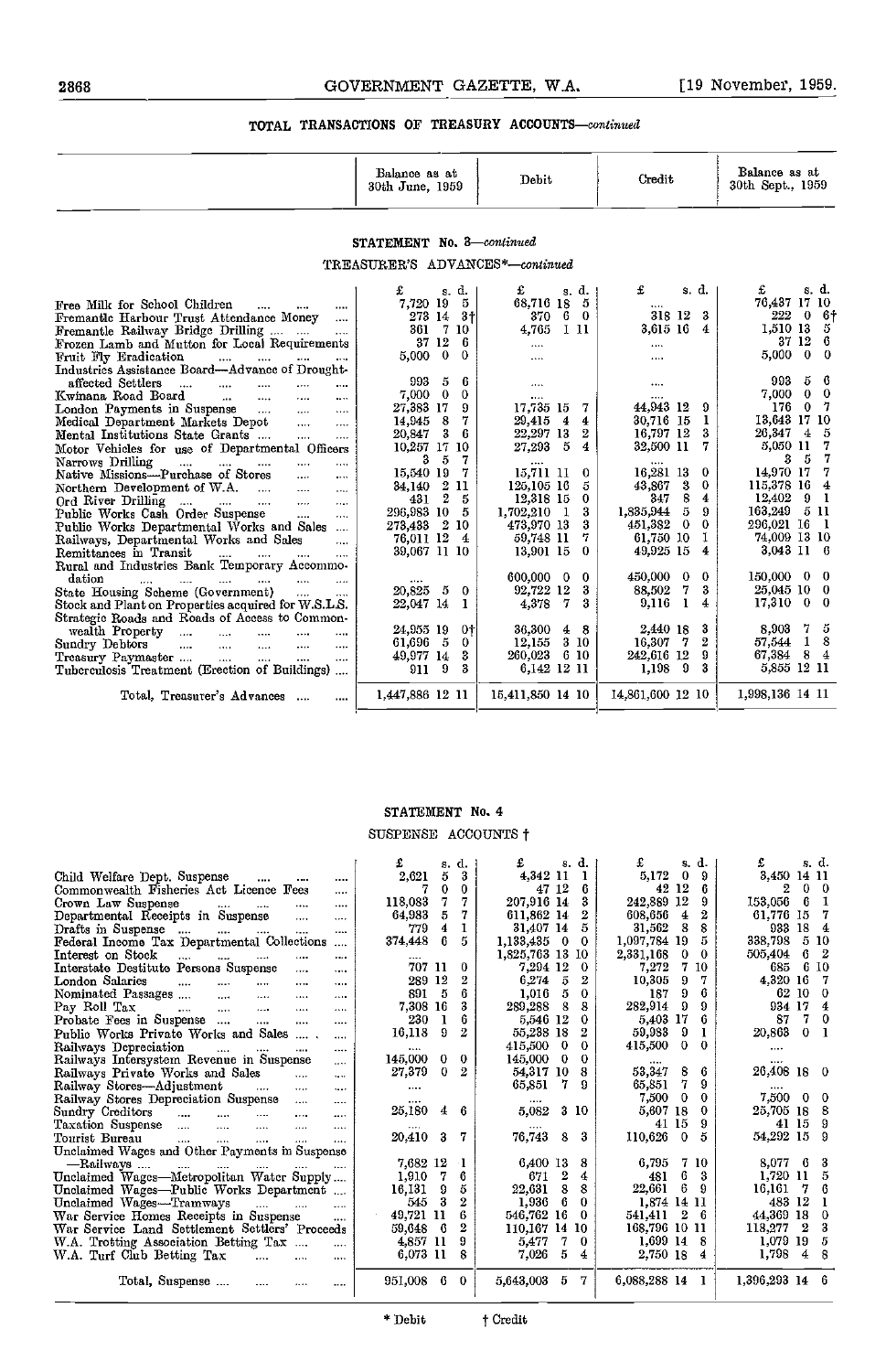|                                                              | Balance as at<br>30th June, 1959  | Debit                   | Credit          | Balance as at<br>30th Sept., 1959 |
|--------------------------------------------------------------|-----------------------------------|-------------------------|-----------------|-----------------------------------|
|                                                              | STATEMENT No. 5                   |                         |                 |                                   |
|                                                              | COMMONWEALTH GRANTS AND ADVANCEST |                         |                 |                                   |
|                                                              | £<br>s d.                         | £<br>s. d.              | £<br>s. d.      | £<br>s. d.                        |
| Administration of Scholarship and Migrant Educa-             |                                   |                         |                 |                                   |
| tion Schemes<br>$\cdots$<br>$\cdots$<br>$\cdots$<br><br>     | 565 12<br>-6                      | 1,722<br>58             | 1.738<br>6<br>1 | 581 12 11                         |
| Agriculture Extension Services<br>$\cdots$<br><br>$\cdots$   | 6,008 12                          | 6,692 13 10             | 13<br>57<br>4   | 85<br>*626                        |
| Air Beef<br>$\cdots$<br><br><br>$\cdots$<br><br>             |                                   | 4,791 18 1              | 5<br>6,406<br>0 | 6 11<br>1.614                     |
| Assistance to Distressed Farmers<br>$\cdots$<br>$\cdots$<br> | 11.2835<br>3                      | 338 16 10               |                 | $10.944$ 8<br>-5                  |
| Assistance to Gold Mining Industry<br>$\cdots$<br>           | 8,306 18                          | $\cdots$                |                 | 8,306 18                          |
| Assistance to Metalliferous Mining<br><br>                   | 140 18<br>6                       | 1.111                   | 3<br>12<br>-8   | 144 11<br>2                       |
| Coal Mining Industry Long Service Leave<br>1.11              | 3,153 13<br>$\overline{4}$        | 14,477 19 10            | 13,488 14       | 2,164 7                           |
| Dairying Industry<br>$\cdots$<br>$\cdots$<br><br><br>        | 5.617<br>8<br>5                   | 2,754<br>0 <sub>2</sub> | 22 16<br>0      | 2,886<br>6<br>1.                  |
| Drought Relief<br>$\cdots$<br>1.11<br><br><br>               | 1,768<br>911                      |                         | $\cdots$        | 9 11<br>1,768                     |
| Flecce Analysis Equipment<br>$\cdots$<br><br>                | 15 10<br>-1                       |                         | $+ + + +$       | 15 10 1                           |
| Flock Testing<br>$\cdots$<br>$\cdots$<br>$\cdots$<br><br>    | - 8<br>267                        | 110 18<br>$^{\circ}$    | 850 15<br>-6    | 1,007<br>5                        |
| Gold Mining Encouragement<br><br><br>                        | 59.925 18                         | 809 14                  | 151<br>011      | 59,267<br>5<br>5                  |

| Flock Testing<br>$\mathbf{r} = \mathbf{r} \cdot \mathbf{r}$<br>$\cdots$             | 267 8<br>1                          | 110 18 0                                | 850 15 6                                | 1,007<br>5 <sub>5</sub><br>7  |
|-------------------------------------------------------------------------------------|-------------------------------------|-----------------------------------------|-----------------------------------------|-------------------------------|
| Gold Mining Encouragement<br>$\cdots$<br>$\cdots$<br>$\cdots$                       | 59,925 18<br>7.                     | 809 14 1                                | $151 \t0 \t11$                          | 59,267<br>-5<br>-5            |
| Housing-                                                                            |                                     |                                         |                                         |                               |
| Commonwealth-State Housing Agreement                                                | 383,762 12<br>6                     | 1,244,313 12 4                          | $1,191,017$ 1 1                         | 330,466 1<br>- 3              |
| Home Builders<br>$\cdots$<br>$\cdots$<br>$\cdots$<br>$\cdots$                       | $6,651$ 8<br>7.                     | 264,498<br>-6<br>7.                     | 466,050 12 11                           | $\mathbf{0}$<br>208,203 14    |
| War Service Homes<br>$\cdots$<br>$\cdots$<br><br>$\cdots$                           | 13,539 5<br>9                       | $\overline{\mathbf{4}}$<br>3<br>791,405 | $850,547$ 1 1                           | 72,681 2<br>-7                |
| Meat Production Encouragement<br>$\cdots$<br>$\cdots$                               | 4,336 11<br>3                       | 3<br>768                                |                                         | 3,568 7<br>8                  |
| Migrant Education<br>$\cdots$<br>$\cdots$<br>$\cdots$<br>$\cdots$                   | 1,736 1<br>2                        | 8,013<br>$\overline{2}$<br>- 9          | 8,109 14 7                              | 1,832 13 0                    |
| Murine Typhus Research<br>$\cdots$<br>$\cdots$<br>                                  | 67 12 10                            | 67 12 10                                |                                         | $\cdots$                      |
| National Safety Council<br><b>Sales Control</b><br>$\cdots$<br>$\cdots$<br>$\cdots$ | $\cdots$                            | 3,712 10 0                              | 3,712 10<br>$\Omega$                    | $\cdots$                      |
| Private Hospitals Benefit<br>$\cdots$<br>                                           | $3,134$ 6<br>3                      | 51,796 16<br>$\mathbf{0}$               | 50,000<br>$\mathbf{0}$<br>0.            | 1,337 10 3                    |
| Public Hospitals Benefit<br>$\sim$<br>$\cdots$<br>$\cdots$                          | 39.555 8<br>-6                      | 119,546 16 0                            | 120,000<br>$\mathbf{0}$<br>$\mathbf{0}$ | 40,008 12<br>- 6              |
| Reconstruction Training Scheme<br>$\cdots$<br>$\cdots$                              | 3,951 12<br>-6                      | 1,440 14 10                             | 866 17 4                                | 3,377 15 0                    |
| Research Laboratory—Kalgoorlic School of Mines                                      | $1,693$ 4<br>-6                     | 1,115 8 11                              |                                         | 577 15<br>-7                  |
| $\text{Roads}$ —                                                                    |                                     |                                         |                                         |                               |
| Commonwealth Aid Roads Act, 1954<br>$\cdots$                                        | 649,932<br>-3<br>3.                 | 2,529,088 3 8                           | $2,253,144$ 1<br>-8                     | 373,988 1<br>-3               |
| Commonwealth Aid Roads 1959 Act<br>                                                 | $\cdots$                            | 1,347,590 10<br>8                       | 1,728,251 18 4                          | 380,661 7<br>8                |
| Commonwealth Aid Roads 1959 Act Matching                                            |                                     |                                         |                                         |                               |
| Assistance<br>$\mathbf{r}$<br>$\cdots$<br>$\cdots$<br>$\cdots$                      |                                     |                                         | 58.897<br>$\mathbf{0}$<br>$^{\circ}$    | 58,897 0 0                    |
| Rural Relief<br><b>County</b> County<br>$\sim$ $\sim$<br><br>$\cdots$<br>           | 203,416 3 10                        | $\cdots$                                | 86 11<br>-2                             | 203,502 15<br>- 0             |
| Scholarship Scheme<br><b>Contractor</b><br>$\cdots$<br>$\cdots$<br>                 | - 6<br>2<br>153                     | 15,724 10<br>-4                         | $\overline{4}$<br>$\mathbf 0$<br>16,003 | 431 19 10                     |
| Sheep Fertility Investigations<br>$\ddotsc$<br>$\cdots$<br>$\cdots$                 | -9<br>667<br>1                      |                                         |                                         | - 9<br>667                    |
| Sheep Parasite Investigations<br>$\ddotsc$<br>$\cdots$<br>$\cdots$                  | 1,470 12<br>0                       | 140<br>4<br>$\mathbf{1}$                | 1,500<br>$0\quad 0$                     | 2,830 10 8                    |
| Social Services Training<br>$\cdots$<br>$\cdots$<br>$\cdots$<br>$\cdots$            | 176 13<br>1                         | 209 19<br>$\bf{0}$                      | 6 11<br>823                             | 790.<br>$\mathbf{1}$<br>0     |
| University Residential Colleges Buildings Grant                                     | $1,800 \quad 0$<br>0                | $10,072$ 10<br>$\bf{0}$                 | 20,000<br>-0<br>$\mathbf{0}$            | 11,727 10<br>-0               |
| War Service Land Scttlement<br>$\cdots$<br>$\cdots$<br>$\cdots$                     | 360,074 15<br>4                     | 450,148 19 5                            | 327,601 10<br>4                         | 237,527 6<br>-3               |
| Wheat Growers' Relief<br>$\cdots$<br>$\cdots$<br>$\cdots$<br>                       | 828<br>$\overline{2}$<br>0.         |                                         | $1 + 1.4$                               | 828<br>$\mathbf{2}$<br>0      |
| Wheat Research-Commonwealth<br>$\cdots$<br>                                         | 3,340 12<br>$\overline{\mathbf{4}}$ | 34 19 3                                 | $\cdots$                                | 3,305 13                      |
| Wire Netting<br><b>Contractor</b><br>$\cdots$<br>$\cdots$<br>$\cdots$<br>$\cdots$   | 10,164 13<br>4                      |                                         | 823 11<br>$\mathbf{0}$                  | 10,988<br>$\overline{4}$<br>4 |
| Youth Employment<br>$\sim$ $\sim$ $\sim$<br>$\cdots$<br>$\cdots$                    | 62 18<br>-9                         |                                         |                                         | 62 18<br>- 9                  |
|                                                                                     |                                     |                                         |                                         |                               |
| Total, Commonwealth Grants and Ad-                                                  |                                     |                                         |                                         |                               |
| vances<br>$\cdots$<br><br><br>                                                      | 1,787,569<br>7.<br>$5^{\circ}$      | 6,871,386<br>2<br>9                     | $\mathbf{0}$<br>7,120,154<br>4.         | 2,036,337<br>0 <sub>5</sub>   |
|                                                                                     |                                     |                                         |                                         |                               |

#### STATEMENT No. 6

TRADING CONCERNS AND PUBLIC UTILITIES BANKING ACCOUNTSt

| Albany Harbour Board<br>$\cdots$                                    |               |          | s d.           | £              | s. d.          | £            |    | s.d.       |                 | s. d. |  |
|---------------------------------------------------------------------|---------------|----------|----------------|----------------|----------------|--------------|----|------------|-----------------|-------|--|
| $1 + 1 + 1$<br>                                                     | 14,186 13 11  |          |                | 28,158 15      |                | 29,337 19    |    | 3          | 15,365 18 1     |       |  |
| Bunbury Harbour Board<br>$\cdots$<br><br>                           | 14.300 12     |          | -9             | $10.015$ 18    | $\mathbf{0}$   | 21,770 11 5  |    |            | $26.055$ 6 2    |       |  |
| Charcoal Iron and Steel Industry<br><br>                            | $*298.717$ 7  |          | -5             | 365,225        | 80             | 315,480 18   |    | 3          | $*348.461$ 17 2 |       |  |
| $\cdots$<br><br>                                                    | 573.906       | 3.       | -6             | 2.535.290 1 11 |                | 2,548,611    |    |            | 587,227 2 8     |       |  |
| Fremantle Harbour Trust<br>$\cdots$<br><br>$\cdots$                 | 45.891        |          | 010            | 871.096 16     | - 2            | 895,128 12   |    | 7.         | 69,922 17 3     |       |  |
| Metropolitan (Perth) Passenger Transport Trust                      | 144.820 14 11 |          |                | 297.995        | 0 <sub>6</sub> | 240,059 13   |    | 2.         | 86.885          | -7-7  |  |
| Midland Junction Abattoir Board<br><br>                             | 96.081 12     |          | $\overline{4}$ | 202.905        | 4 10           | 179.622      | -1 | 8          | 72.798 9 2      |       |  |
| State Building Supplies<br>$\sim$ $\sim$ $\sim$<br>$\cdots$<br><br> | *58.949 11    |          | 4              | 770,223 16     | - 6            | 728,597 15   |    |            | $*100,575$ 12 3 |       |  |
| State Engineering Works<br>$\cdots$<br>$\cdots$<br><br>             | 108.179       | $\Omega$ | 6.             | 164,045 11     | - 5            | 230.818      | -9 | -9         | 174,951 18 10   |       |  |
| State Hotels<br>$\cdots$<br><br>1.1.1<br>                           | 4.356         | 7.       | -9.            | 52,174 16 10   |                | 52.262       | 6  | 9          | 4.443 17 8      |       |  |
| State Shipping Service<br>$\ddotsc$<br>$\mathbf{r}$<br><br>         | 5.257 15      |          |                | 584,732 2      | $\mathbf{0}$   | 584,732      | 2  | $^{\circ}$ | 5,257 15 1      |       |  |
| West Australian Meat Export Works<br><br>                           | $*53.701$ 18  |          | 0.             | 236.714 0      | -3             | 195,996      | 3  |            | $*94.419$ 15 2  |       |  |
|                                                                     |               |          |                |                |                |              |    |            |                 |       |  |
| Total, Trading Concerns and Public                                  |               |          |                |                |                |              |    |            |                 |       |  |
| Utilities Banking Accounts<br>$\cdots$                              | 595.611       |          | 4 10           | 6,118,577 11   | - 6            | 6,022,417 14 |    |            | 499.451         | -7-11 |  |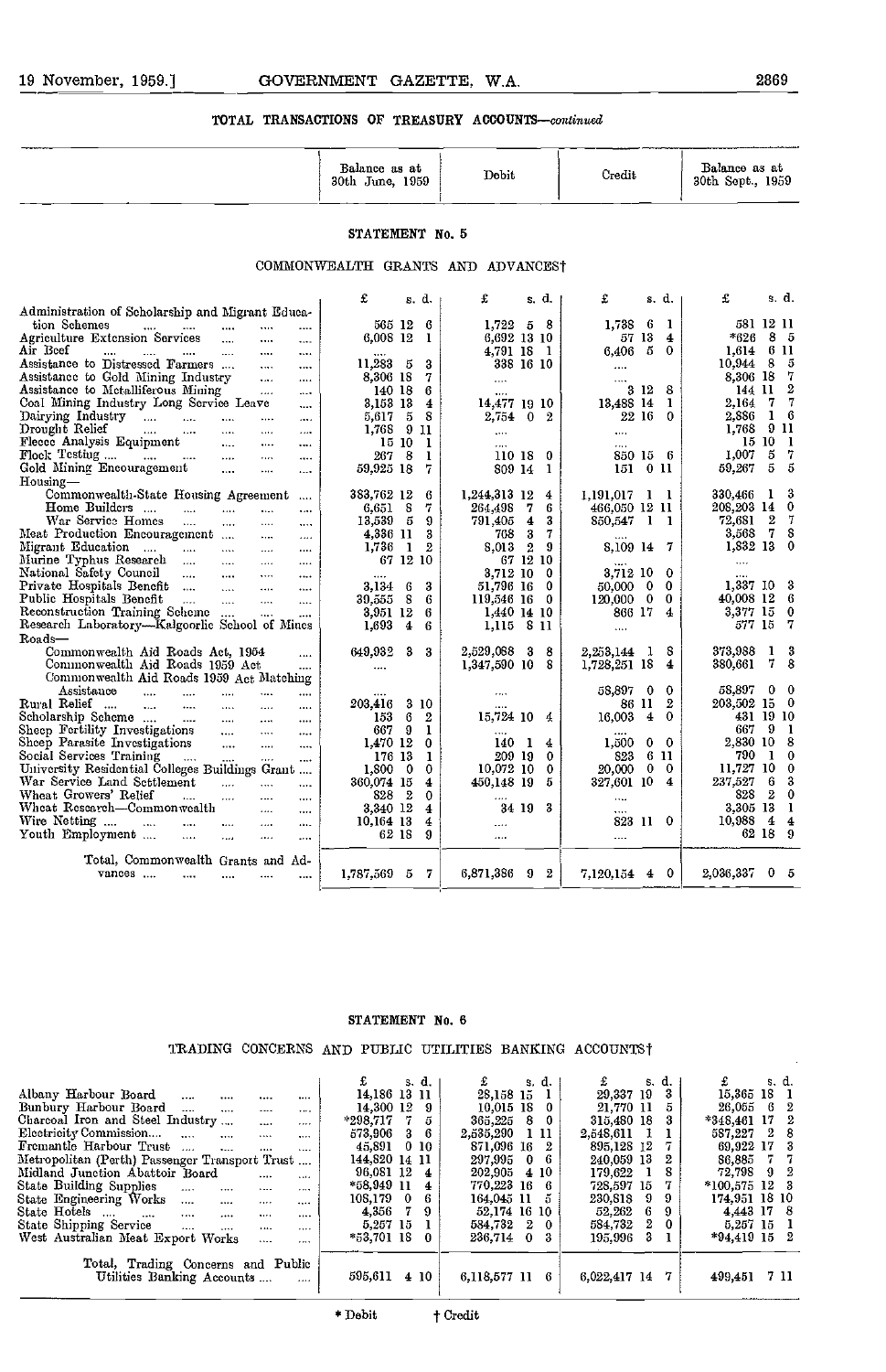|                                                                                                    | Balance as at<br>30th June, 1959    | Debit                             | Credit                           | Balance as at<br>30th Sept., 1959 |
|----------------------------------------------------------------------------------------------------|-------------------------------------|-----------------------------------|----------------------------------|-----------------------------------|
|                                                                                                    | STATEMENT No. 7                     |                                   |                                  |                                   |
| GOVERNMENTAL                                                                                       | TRUST                               | INVESTMENTS <sup>*</sup><br>FUND  |                                  |                                   |
|                                                                                                    | d.<br>£<br>8.                       | £<br>s. d.                        | s. d.<br>£                       | g. d.<br>£                        |
| Agricultural Protection Board<br>$\cdots$<br><br>                                                  | $\bf{0}$<br>5.000<br>$\mathbf 0$    |                                   | 1.11                             | 5.000<br>-0<br>$\Omega$           |
| Beekeepers Industry Compensation<br>$\cdots$<br>$\cdots$                                           | $\mathbf{0}$<br>800<br>$\mathbf{0}$ | $\cdots$                          |                                  | 300<br>$\mathbf{0}$<br>$\Omega$   |
| Dairy Cattle Compensation<br>$\ddotsc$<br>                                                         | 42,000<br>$\mathbf{0}$<br>$\Omega$  | $\cdots$                          | 1.111                            | 42.000<br>0<br>$\Omega$           |
| Fremantle Harbour Trust Replacement<br>$\mathbf{r}$<br>$\cdots$                                    | 57,567 12<br>11                     | 35.010<br>8<br>-5                 | 33,885<br>$\Omega$<br>0          | 58.693<br>4<br>1                  |
| Fruit Growing Industry<br>$\sim 100$ and $\sim 100$<br>$\cdots$<br>$\ddotsc$<br>1.11               | 8<br>22,478<br>9                    | 2.026 11 11                       | 2,000<br>$\Omega$<br>$\Omega$    | 8<br>$\Omega$<br>22,505           |
| Insurance-                                                                                         |                                     |                                   |                                  |                                   |
| Government Fire and Marine Insurance<br>$\cdots$                                                   | 189,140<br>- 0<br>0                 | 138,950<br>0<br>$\Omega$          | 38,950<br>$\bf{0}$<br>0          | 289,140 0<br>-0                   |
| Railway Accident and Fire Insurance<br>$\cdots$                                                    | 122,891 12<br>3                     | 66.595<br>0<br>$\Omega$           | 64,206 19 11                     | 125.279 12<br>4                   |
| Sheriff's Assurance<br>$\cdots$<br>$\cdots$<br>$\cdots$<br>$\cdots$                                | 10,554 8<br>1                       | 511<br>4.403                      | 4,254 18<br>$\theta$             | $10,702$ 16<br>0                  |
| State Insurance<br>$\cdots$<br><br>$\cdots$<br>                                                    | 6<br>1,363,312 17                   | 75,000<br>0<br>$\theta$           | -0<br>$\theta$<br>128,650        | 6<br>1,309,662 17                 |
| Titles Office Assurance<br>$\cdots$<br>$\cdots$<br>                                                | 6<br>2<br>64,473                    | 26,005 19<br>7.                   | 24,851<br>6<br>$\bf{0}$          | 65,627 16                         |
| McNess Housing<br>$\cdots$<br>$\cdots$<br>$\cdots$<br>$\cdots$<br>$\cdots$                         | 4<br>7<br>0.419                     |                                   | 3<br>1<br>109                    | $9.310 \quad 1$<br>6              |
| Milk Board<br>$\cdots$<br>$\cdots$<br>$\cdots$<br>$\cdots$<br>$\cdots$<br>                         | 5<br>$\theta$<br>20,626             | 3,700<br>$\mathbf{0}$<br>$\Omega$ | 5<br>3,636<br>$\mathbf{0}$       | 20,690<br>$\bf{0}$<br>-0          |
| Self Supporting<br>Perth Technical School Trustees                                                 |                                     |                                   |                                  |                                   |
| Classes<br>$\cdots$<br><br>$\cdots$                                                                | 10,000<br>$\bf{0}$<br>$\Omega$      | $\sim$ $\sim$ $\sim$              |                                  | 10.000<br>$\bf{0}$<br>-0          |
| Pig Industry Compensation<br>$\ddotsc$<br>$\overline{a}$<br>$\cdots$                               | 60,000<br>$\mathbf{0}$<br>$\Omega$  |                                   |                                  | 0<br>60.000<br>$\Omega$           |
| Potato Growing Industry<br>$\ddotsc$<br>$\sim 10^{-1}$<br>$\cdots$                                 | 16,316 10 11                        | 5.198 18<br>2                     |                                  | 9<br>21,515<br>-1                 |
| Poultry Industry<br>$\ddotsc$<br>$\mathbf{r}$<br>$\sim 100$ and $\sim 100$<br>$\cdots$<br>$\cdots$ | $14,660$ 0<br>0                     | $\cdots$                          | $\cdots$                         | 14,660<br>0<br>$\bf{0}$           |
| Public Debt Sinking Fund<br>$\cdots$<br>$\cdots$<br>$\cdots$                                       | 86,437<br>3<br>4                    | $\cdots$                          |                                  | 3<br>86,437<br>4                  |
| State Electricity Commission Private Loans Sink-                                                   |                                     |                                   |                                  |                                   |
| ing Fund<br>$\cdots$<br><br>$\cdots$<br><br>                                                       | 10,528<br>1 10                      | 1,890<br>7<br>7                   | 10,500<br>$\boldsymbol{0}$<br>0. | 1,918<br>- 9<br>-5                |
| State Electricity Commission Public Loans Sinking                                                  |                                     |                                   |                                  |                                   |
| Fund<br>$\cdots$<br>$\cdots$<br>$\cdots$<br>$\cdots$<br><br>$\cdots$                               | 174,083 8 11                        | 20.657 16 11                      | 23,527<br>6<br>7.                | 171,213 18<br>4                   |
| Workers' Compensation Board<br>$\cdots$<br>$\cdots$<br>$\cdots$                                    | 5,734 1S<br>-1                      | 100 13<br>3                       | $\cdots$                         | 5.835 11<br>4                     |
| Wyndham Meatworks Superannuation Reserve                                                           | 12,066 15<br>-6                     | 9<br>6<br>94                      |                                  | $12,161$ 5<br>0                   |
|                                                                                                    |                                     |                                   |                                  |                                   |
| Total, Governmental Trust Fund Invest-                                                             |                                     |                                   |                                  |                                   |
| ments<br>$\cdots$                                                                                  | 2,298,090 10<br>-2                  | 379,633 11<br>3                   | 334,570 19<br>-6                 | 2,343,153<br>-111                 |

#### STATEMENT No. 8

#### PRIVATE TRUST FUND INVESTMENTS \*

| ********                                                                                               | TUODI TOUD        |                         | THE ATTO THEFT AT ATT        |                                   |                                       |
|--------------------------------------------------------------------------------------------------------|-------------------|-------------------------|------------------------------|-----------------------------------|---------------------------------------|
| Benefit and Provident Funds-                                                                           | £                 | s. d.                   | £<br>s. d.                   | £<br>s. d.                        | £<br>s. d.                            |
| Public Service Provident Fund<br>$\cdots$<br>$\cdots$                                                  | 5.276             | 5<br>-1                 | $\boldsymbol{2}$<br>8<br>256 | 6 10<br>364.                      | 7 3<br>5,168                          |
| Railway Servants' Benefit Fund<br><br>$\cdots$                                                         | 6,323             | 3<br>-1                 | 320<br>7.<br>9               | $\cdots$                          | 6,643 10 10                           |
| W.A. Government Tramways and Ferries Provi-                                                            |                   |                         |                              |                                   |                                       |
| dent Fund<br>$\overline{a}$<br><b>Service</b><br>$\cdots$<br>$\overline{a}$                            |                   | 1,376 16 10             | 43 12<br>-7                  | 1.111                             | 9<br>1.420<br>5                       |
| Water Supply Provident Fund<br>$\cdots$<br>$\cdots$                                                    | $1,356$ 0         | -0                      | $\cdots$                     | $\cdots$                          | 1.356<br>$\bf{0}$<br>$\mathbf 0$      |
| Bequests and Donations-                                                                                |                   |                         |                              |                                   |                                       |
| Bussell<br>$\cdots$<br>and and an in<br>$\cdots$<br>$\cdots$                                           | 193 13            | 6                       | $\cdots$                     | $\cdots$                          | 193 13<br>6                           |
| Charitable Institutions<br>$\ldots$<br>$\cdots$<br>$\cdots$                                            | 30.000            | 0<br>$\bf{0}$           |                              |                                   | 30.000<br>0<br>0                      |
| Child Welfare Benevolent Fund<br>$\cdots$<br>$\cdots$                                                  | 551               | -3<br>9                 |                              | 50<br>57                          | 493 18<br>9                           |
| G. C. W. Robinson (Kalgoorlie Hospital)<br>$\cdots$                                                    | 8,478             | -3<br>4                 | 208<br>9<br>4                | 622<br>5 11                       | 8.064<br>6<br>9                       |
| McKellar Estate (Geraldton Hospital)<br>$\cdots$                                                       | 920               | -0<br>$\theta$          |                              | $\cdots$                          | 920<br>$\Omega$<br>$\bf{0}$           |
| Rush (Geraldton Hospital)<br>$\cdots$<br>$\cdots$                                                      | 3,904 11          | -1                      | 353<br>7<br>5.               | 5 0<br>300                        | 3,957 11<br>8                         |
| Sargent (Three Springs Hospital)                                                                       | 69.               | 911                     | $\cdots$                     |                                   | 69<br>9 11                            |
| 1000<br>$\cdots$<br>William Samuel (White Gum Valley School)                                           | 400.              | $\bf{0}$<br>$\Omega$    |                              | $\cdots$                          | $\mathbf 0$<br>$\Omega$<br>400        |
| Cadetship Bonds                                                                                        | 500               | $\bf{0}$<br>$\Omega$    | $\cdots$                     |                                   | $\Omega$<br>500<br>$\Omega$           |
| $\cdots$<br><b>Service Construction</b><br>$\cdots$<br>Cancer Council of Western Australia<br>$\cdots$ |                   |                         | 11.14<br>120,082<br>8<br>- 1 | $\cdots$                          | 8<br>$\mathbf{I}$<br>120.082          |
| $\cdots$<br>Charitable Collections Account<br>$\cdots$<br>$\cdots$<br>$\cdots$                         | $\cdots$<br>800   | $\Omega$<br>$\Omega$    |                              |                                   | 800<br>$\bf{0}$<br>$\Omega$           |
| Coal Mine Workers' Pensions                                                                            | 727,966 10        | 3                       | 16,837 11 3                  | 78<br>11,984                      | 732,819 13 10                         |
| $\sim 100$ and $\sim 100$<br>$\cdots$<br>$\cdots$<br>Companies Act Stockbrokers' Bonds                 | 500               | - 0<br>$\theta$         |                              |                                   | $\mathbf{0}$<br>0<br>500              |
| $\cdots$<br>$\cdots$                                                                                   |                   |                         |                              |                                   |                                       |
| Deposits-                                                                                              |                   | 4                       |                              |                                   | 2,160 12<br>4                         |
| Betting Board<br>$\cdots$<br>$\cdots$<br>$\cdots$<br>                                                  | 2,160 12          | $\mathbf{2}$<br>8       | 3<br>20,137<br>5             | 6,499<br>$0\quad 0$               | 113.839<br>- 6<br>1                   |
| Contractors<br>$\ddotsc$<br>$\cdots$<br>$\cdots$<br>$\cdots$<br>$\cdots$                               | 100.201           | $\theta$                | 54,201 19<br>$\theta$        | 54,700<br>$\mathbf 0$<br>$\Omega$ | 108,477 16<br>0                       |
| Railway Traffic<br><b>Save Common</b><br>$\cdots$<br>$\cdots$<br>$\cdots$                              | 108,975 17        |                         |                              |                                   |                                       |
| Workers' Compensation Act, 1924 (Employers'                                                            |                   |                         |                              | $0\quad 0$                        | 110,000 0<br>$\Omega$                 |
| المستحدث المتداد<br>Deposits)<br><b>Service</b><br><b>Service</b><br>$\cdots$                          | $110,000 \quad 0$ | $\Omega$                | 5,000 0<br>-0                | 5,000                             |                                       |
| Local Authorities-                                                                                     |                   |                         |                              |                                   | 59.861 0<br>-8                        |
| Road Board Sinking Fund<br><br>$\cdots$                                                                | 58.848 14         | 4                       | 12,882 14<br>-1              | 11,870<br>9                       |                                       |
| Water Boards Sinking Fund<br>$\cdots$<br>$\cdots$                                                      | 1,523 12          | 8                       | - 5<br>- 6<br>195.           | 6<br>3<br>176                     | 1,542 11 11<br>2                      |
| Lotteries Commission<br>$\cdots$<br>$\cdots$<br>$\cdots$<br>$\cdots$                                   | 256.635           | - 8<br>- 2              | 7,200 0<br>- 0               | 23,700<br>$^{\rm o}$<br>$\Omega$  | 240.135<br>- 8                        |
| Mortgage Moneys under Transfer of Land Act                                                             |                   | 7.264 1 10              | 107 10 4                     | $\cdots$                          | 2<br>7.371 12                         |
| Parliamentary Superannuation Fund<br>$\ddotsc$<br>$\cdots$                                             | 54.696 15         | 5                       | $\cdots$                     | $\cdots$                          | 5<br>54,696 15                        |
| Public Trustee<br>$\sim$ $\sim$ $\sim$<br>$\cdots$<br>$\cdots$<br>$\cdots$<br>$\cdots$                 | 20,000            | $\bf{0}$<br>$\mathbf 0$ | $\cdots$                     |                                   | 20,000<br>- 0<br>0                    |
| Scholarships-                                                                                          |                   |                         |                              |                                   |                                       |
| Dowson (School of Mines, Kalgoorlie)<br>1.111                                                          | 871               | 7 10                    | $\boldsymbol{2}$<br>6<br>13  | $2\,10\,$ 0                       | 882<br>$\Omega$<br>4                  |
| Falconer Research (School of Mines, Kalgoorlie)                                                        | 243               | $\Omega$<br>-1          | $\mathbf{2}$<br>6<br>3       | $\cdots$                          | $\boldsymbol{2}$<br>7<br>246          |
| James A. Heron Memorial<br>$\mathbf{r}$<br><b>Service</b><br>$\cdots$                                  |                   | 738 13<br>2             | 13<br>3                      | $\cdots$                          | 5<br>739<br>6                         |
| Keynes Forestry Prize<br>$\sim 10^{-1}$<br>$\sim 100$<br>$\ddotsc$                                     | 100               | $\bf{0}$<br>$\Omega$    |                              | $\cdots$                          | 100<br>- 0<br>$\Omega$                |
| Perth Boys' High School Memorial<br>$\cdots$                                                           | 2.985             | 3<br>Б                  | 283 16<br>-3                 | $\cdots$                          | 3,268 19<br>8                         |
| N. F. Poynton (Muresk College)<br>$\cdots$<br>$\cdots$                                                 | 1,000             | 0<br>$\Omega$           |                              |                                   | 1,000<br>- 0<br>$\theta$              |
| Superannuation Fund<br>and the contract of the contract of<br>$\cdots$<br>$\cdots$                     | 5,357,190         | 7 11                    | 90,016<br>7 11               | 280 11 1                          | 5,446,926<br>4<br>9                   |
| Thus <sub>tes</sub>                                                                                    |                   |                         |                              |                                   |                                       |
| Perpetual Trustees Executors and Agency Co.                                                            | 5,000             | $0\quad 0$              | $\cdots$                     |                                   | 5.000<br>$\boldsymbol{0}$<br>$\Omega$ |
| Testamentary and Trust Deposits<br><b>Contract Contract</b>                                            |                   | 9.003 1 11              | 2,332<br>5 11                | 1,809<br>3 1                      | 9<br>9,526<br>$\overline{\mathbf{4}}$ |
| W.A. Trustee Executor and Agency Co. Ltd.                                                              | $5,000 \quad 0$   | $\Omega$                | $\cdots$                     | $\cdots$                          | $\mathbf{0}$<br>5,000<br>- 0          |
|                                                                                                        |                   |                         |                              |                                   |                                       |
| Total, Private Trust Fund Investments                                                                  | 6,891,053 16      | 5 <sup>1</sup>          | 330,476 3 5                  | 117,366 8 7                       | 7,104,163 11 3                        |
|                                                                                                        |                   |                         |                              |                                   |                                       |
|                                                                                                        | * Debit           |                         | + Credit                     |                                   |                                       |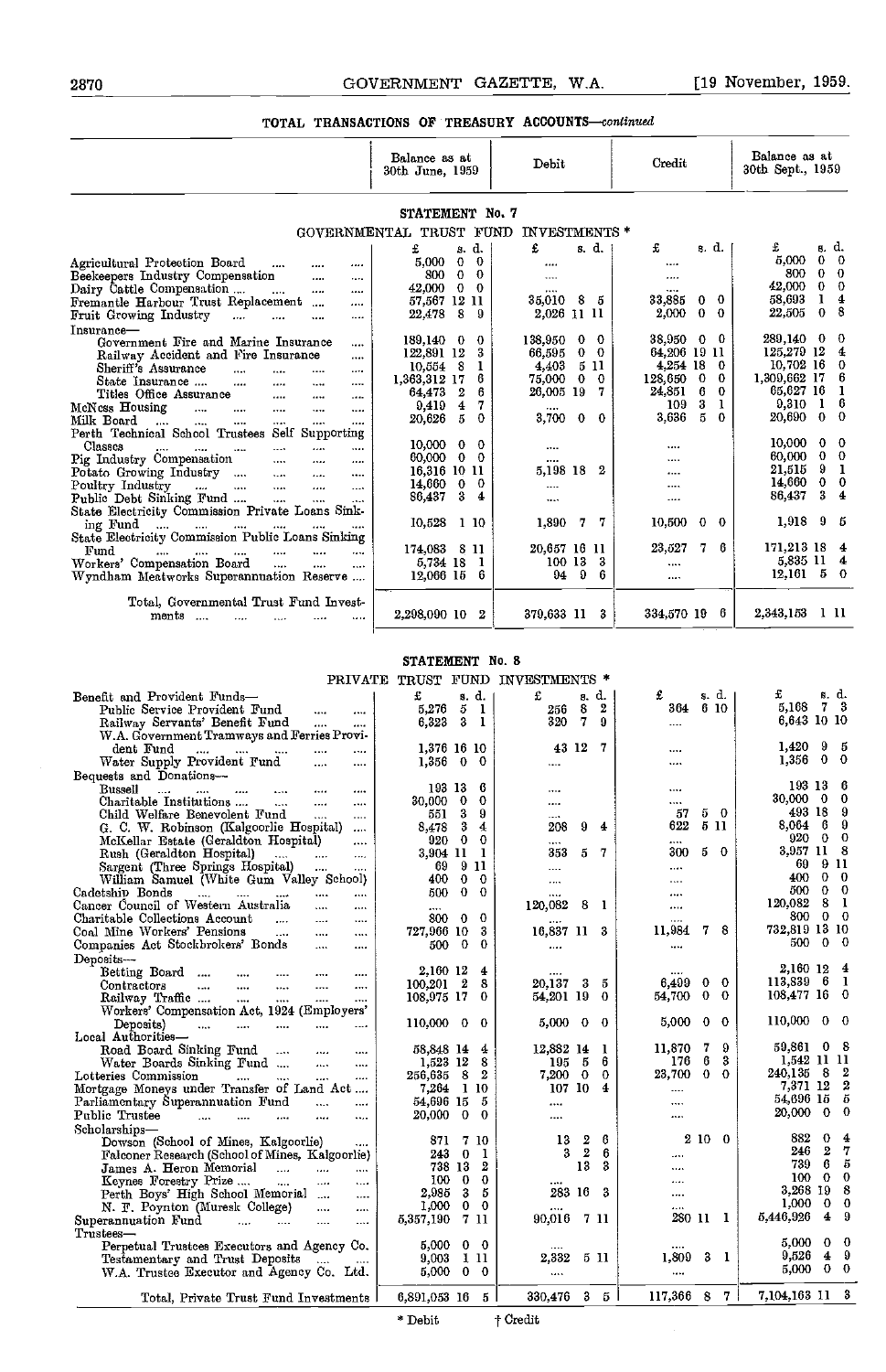# THE GENERAL LOAN FUND

# RECEIPTS AND EXPENDITURE

FOR THE THREE MONTHS ENDED 30th SEPTEMBER, 1959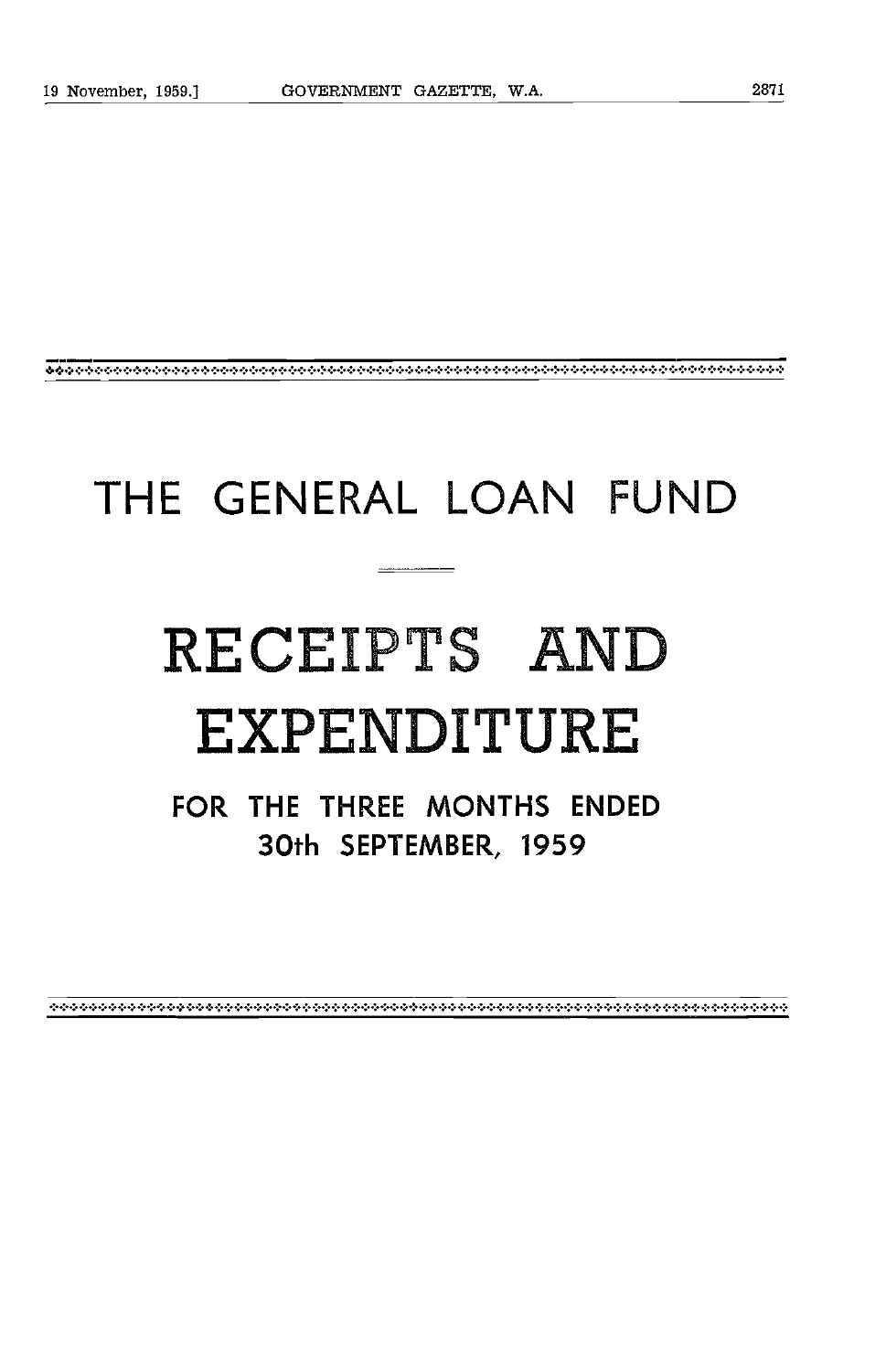| 10<br>$\approx$ $\approx$<br>ı0<br>⇔ ⇔<br>r<br>$\circ$ r<br>ರ<br>892742311<br>≓<br>ים מו<br>m<br>$\sim$<br>$\begin{array}{ccc} 423,699 & 13 & 11 \\ 30.972 & 0 & 0 \end{array}$<br>$\mathbf{u}$<br>4<br>⊐<br>o,<br>$\circ$<br>48,424 12<br>Amount<br>$\mathsf{a}$<br>œ<br>¢<br>29,019 16<br>7.166 1<br>ø<br>32,113 16<br>2,586 7<br>16<br>$\frac{2}{7}$<br>581<br>105,117 18<br>$13\,$<br>∾<br>අංශ<br>$\circ$<br>$-1$<br>Z<br>3,298<br>390,935<br>7,166<br>9,972<br>4,078<br>3,570<br>2,586<br>ł<br>39,318<br>220,434<br>143,865<br>13,090<br>027,777<br>20,523<br>20,523<br>$66,949$<br>$3,710$<br>$3,710$<br>$151,200$<br>760<br>25,283<br>0,997<br>30,972<br>82,533<br>105,560<br>41<br>Additions and Improvements to Opened<br>Omnibus<br>including<br>River<br>ĵ<br>State Electricity Commission<br>ity Frequency Change 40-50 cycle<br>್ರ<br>rear ways<br>Coogee-Kwinana, including Land Ressump-<br>j<br>North Fremantie-Interchange Sidings<br>ţ<br>ł<br>ŧ<br>ŧ<br>İ<br>Improvements to Harbours and Rivers<br>Public Buildings<br>÷<br>J.<br>ĵ<br>Ĩ<br>ŧ<br>Additions and Improvements to Jetties,<br>ŧ<br>÷<br>Ì<br>ŧ<br>Local<br>j<br>Metropolitan Water Supply, Sewerage and<br>Î<br>÷<br>÷<br>İ<br>Abattoirs and Saleyards<br>Mhany Harbour Works<br>Bulk Harbour Works<br>Bulk Harbour Works<br>Bunbury Harbour Works<br>Comtry Areas and Town Water Supply<br>Comtry Areas and Town Water Supply<br>Ord River Investigations and Surveys<br>Fremantle-North Fremantle-New<br>ļ<br>Ì<br>ŧ<br>ł<br>İ<br>i<br>ŧ<br>Ì<br>į<br>j<br>j<br>2<br>į<br>Ť<br>ŧ<br>÷<br>Yards,<br>Bus and<br>Tramways and Rolling Stock<br>Works and Services<br>Trams and Ferries<br>Loans<br>Sewerage for Country Towns<br>İ<br>İ<br>$\vdots$<br>İ<br>ł<br>ŧ.<br>Metropolitan Power Scheme<br>South-West Power Scheme<br>ŧ<br>Public Works<br>North-West<br>Metropolitan Water Supply<br>Geraldton Harbour Works<br>Railways<br>Drainage<br>Salaries and Incidentals<br>Salaries and Incidentals<br>Welshpool Marshalling<br>Drainage and Irrigation<br>Salaries and Incidentals<br>Sewerage<br>State Shipping Service<br>tion and Survey<br>$\vdots$<br>and<br><b>Bridge Construction</b><br>ļ<br>ł<br>Electricity Frequency<br>Tramways, Trolley<br>Land Resumption<br>Water Supplies<br>Public Buildings<br>$\vdots$<br>j<br>ŧ<br><b>Rolling Stock</b><br>Authorities<br>Railways<br>Services<br>Drainage<br>ಕ<br>$\Rightarrow$<br>Available for<br>Works and<br>œ<br>Services<br>$4,425,000$ 0<br>527,447 15<br>ŧ<br>ŧ<br>ŧ<br>Ť<br>ŧ<br>ŧ<br>ŧ<br>ŧ<br>Î<br>i<br>ŧ<br>÷<br>¢۹<br>credited in Previous Year.<br>ಕ<br>Discounts<br>Deducted<br>σÎ<br>ŧ<br>I<br>$\vdots$<br>ł<br>ŧ<br>ł<br>ł<br>ĵ<br>ŧ<br>İ<br>ŧ<br>ĵ.<br>÷<br>41<br>ಕ<br>ø<br>Amount<br>Nominal<br>Proceeds<br>I<br>ĵ<br>ŧ<br>ŧ<br>÷<br>Î<br>Ĩ<br>ĵ<br>ŧ<br>H<br>Ī<br>÷<br>٩R<br>State Raisings :<br>$4\%$ L6th May, 1960 at £99 15s.<br>For Conversion $34\%$ 15th Nov-<br>$4\frac{2}{4}$ % 15th February, 1967 at $\frac{49}{499}$ 5s.<br>For Conversion 32% 15th Nov-<br>For Conversion $3\frac{1}{6}\%$ 15th September, 1959<br>$4\frac{2}{4}$ % 15th February, 1968 at $\frac{49}{499}$ 15s.<br>$4\frac{3}{4}\%$ 15th February, 1968 at $\frac{43}{439}$ 15s.<br>P)<br>$4\%$ 15th May, 1962 at par<br>For Conversion $3\frac{1}{6}\%$ 15th September, 1959<br>$5\%$ 15th December, 1979 at par<br>For Conversion $3\frac{1}{4}\%$ 15th September, 1959<br>tember, 1959<br><br>$4\%$ 15th May, 1962 at par<br>For Conversion $3\frac{1}{4}\%$ 15th September, 1959<br>$5\%$ 15th December, 1979 at par<br>For Conversion $3\frac{1}{4}\%$ 15th September, 1959<br>Details of Loan Flotations<br>Commonwealth Loans<br>Ì<br>İ<br>Commonwealth Advances<br>Loan Repayment Receipts<br>ember, 1958<br>ember, 1958<br>Redemptions and<br>$\circ$<br>$\circ$<br>$\circ$<br>$\circ$<br>$\bullet$<br>$\circ$<br>$\circ$<br>ರ<br>Conversions<br>ŵ<br>$\circ$<br>0<br>$\circ$<br>$\circ$<br>$\circ$<br>$\circ$<br>$\circ$<br>0,735<br>870<br>154,010<br>132,750<br>880<br>Î<br>į<br>4,855<br>5,140<br>٩R<br>0<br>G<br>0<br>ౚ<br>Expenses and<br>Discourts<br>Charged to<br>ರ<br>c<br>Expenditure<br>ä<br>అ<br>113<br>4<br>∾<br>31 10<br>$\frac{24}{3}$<br>ø<br>S<br>47 | Informative only | Receipts | New Debt | Expenditure |                                         |
|----------------------------------------------------------------------------------------------------------------------------------------------------------------------------------------------------------------------------------------------------------------------------------------------------------------------------------------------------------------------------------------------------------------------------------------------------------------------------------------------------------------------------------------------------------------------------------------------------------------------------------------------------------------------------------------------------------------------------------------------------------------------------------------------------------------------------------------------------------------------------------------------------------------------------------------------------------------------------------------------------------------------------------------------------------------------------------------------------------------------------------------------------------------------------------------------------------------------------------------------------------------------------------------------------------------------------------------------------------------------------------------------------------------------------------------------------------------------------------------------------------------------------------------------------------------------------------------------------------------------------------------------------------------------------------------------------------------------------------------------------------------------------------------------------------------------------------------------------------------------------------------------------------------------------------------------------------------------------------------------------------------------------------------------------------------------------------------------------------------------------------------------------------------------------------------------------------------------------------------------------------------------------------------------------------------------------------------------------------------------------------------------------------------------------------------------------------------------------------------------------------------------------------------------------------------------------------------------------------------------------------------------------------------------------------------------------------------------------------------------------------------------------------------------------------------------------------------------------------------------------------------------------------------------------------------------------------------------------------------------------------------------------------------------------------------------------------------------------------------------------------------------------------------------------------------------------------------------------------------------------------------------------------------------------------------------------------------------------------------------------------------------------------------------------------------------------------------------------------------------------------------------------------------------------------------------------------------------------------------------------------------------------------------------------------------------------------------------------------------------------------------------------------------------------------------------------------------------------------------------------------------------------------------------------------------------------------------------------------------------------------------------------------------------------------------------------------------------------------------------------------------------------------------------------------------------------------------------------|------------------|----------|----------|-------------|-----------------------------------------|
|                                                                                                                                                                                                                                                                                                                                                                                                                                                                                                                                                                                                                                                                                                                                                                                                                                                                                                                                                                                                                                                                                                                                                                                                                                                                                                                                                                                                                                                                                                                                                                                                                                                                                                                                                                                                                                                                                                                                                                                                                                                                                                                                                                                                                                                                                                                                                                                                                                                                                                                                                                                                                                                                                                                                                                                                                                                                                                                                                                                                                                                                                                                                                                                                                                                                                                                                                                                                                                                                                                                                                                                                                                                                                                                                                                                                                                                                                                                                                                                                                                                                                                                                                                                                                            |                  |          |          |             | Total                                   |
|                                                                                                                                                                                                                                                                                                                                                                                                                                                                                                                                                                                                                                                                                                                                                                                                                                                                                                                                                                                                                                                                                                                                                                                                                                                                                                                                                                                                                                                                                                                                                                                                                                                                                                                                                                                                                                                                                                                                                                                                                                                                                                                                                                                                                                                                                                                                                                                                                                                                                                                                                                                                                                                                                                                                                                                                                                                                                                                                                                                                                                                                                                                                                                                                                                                                                                                                                                                                                                                                                                                                                                                                                                                                                                                                                                                                                                                                                                                                                                                                                                                                                                                                                                                                                            |                  |          |          |             | ರ<br>ø.<br>¢۹                           |
|                                                                                                                                                                                                                                                                                                                                                                                                                                                                                                                                                                                                                                                                                                                                                                                                                                                                                                                                                                                                                                                                                                                                                                                                                                                                                                                                                                                                                                                                                                                                                                                                                                                                                                                                                                                                                                                                                                                                                                                                                                                                                                                                                                                                                                                                                                                                                                                                                                                                                                                                                                                                                                                                                                                                                                                                                                                                                                                                                                                                                                                                                                                                                                                                                                                                                                                                                                                                                                                                                                                                                                                                                                                                                                                                                                                                                                                                                                                                                                                                                                                                                                                                                                                                                            |                  |          |          |             |                                         |
|                                                                                                                                                                                                                                                                                                                                                                                                                                                                                                                                                                                                                                                                                                                                                                                                                                                                                                                                                                                                                                                                                                                                                                                                                                                                                                                                                                                                                                                                                                                                                                                                                                                                                                                                                                                                                                                                                                                                                                                                                                                                                                                                                                                                                                                                                                                                                                                                                                                                                                                                                                                                                                                                                                                                                                                                                                                                                                                                                                                                                                                                                                                                                                                                                                                                                                                                                                                                                                                                                                                                                                                                                                                                                                                                                                                                                                                                                                                                                                                                                                                                                                                                                                                                                            |                  |          |          |             |                                         |
|                                                                                                                                                                                                                                                                                                                                                                                                                                                                                                                                                                                                                                                                                                                                                                                                                                                                                                                                                                                                                                                                                                                                                                                                                                                                                                                                                                                                                                                                                                                                                                                                                                                                                                                                                                                                                                                                                                                                                                                                                                                                                                                                                                                                                                                                                                                                                                                                                                                                                                                                                                                                                                                                                                                                                                                                                                                                                                                                                                                                                                                                                                                                                                                                                                                                                                                                                                                                                                                                                                                                                                                                                                                                                                                                                                                                                                                                                                                                                                                                                                                                                                                                                                                                                            |                  |          |          |             | ıņ,<br>$\sim$<br>441,174                |
|                                                                                                                                                                                                                                                                                                                                                                                                                                                                                                                                                                                                                                                                                                                                                                                                                                                                                                                                                                                                                                                                                                                                                                                                                                                                                                                                                                                                                                                                                                                                                                                                                                                                                                                                                                                                                                                                                                                                                                                                                                                                                                                                                                                                                                                                                                                                                                                                                                                                                                                                                                                                                                                                                                                                                                                                                                                                                                                                                                                                                                                                                                                                                                                                                                                                                                                                                                                                                                                                                                                                                                                                                                                                                                                                                                                                                                                                                                                                                                                                                                                                                                                                                                                                                            |                  |          |          |             |                                         |
|                                                                                                                                                                                                                                                                                                                                                                                                                                                                                                                                                                                                                                                                                                                                                                                                                                                                                                                                                                                                                                                                                                                                                                                                                                                                                                                                                                                                                                                                                                                                                                                                                                                                                                                                                                                                                                                                                                                                                                                                                                                                                                                                                                                                                                                                                                                                                                                                                                                                                                                                                                                                                                                                                                                                                                                                                                                                                                                                                                                                                                                                                                                                                                                                                                                                                                                                                                                                                                                                                                                                                                                                                                                                                                                                                                                                                                                                                                                                                                                                                                                                                                                                                                                                                            |                  |          |          |             | r<br>Z<br>3,570                         |
|                                                                                                                                                                                                                                                                                                                                                                                                                                                                                                                                                                                                                                                                                                                                                                                                                                                                                                                                                                                                                                                                                                                                                                                                                                                                                                                                                                                                                                                                                                                                                                                                                                                                                                                                                                                                                                                                                                                                                                                                                                                                                                                                                                                                                                                                                                                                                                                                                                                                                                                                                                                                                                                                                                                                                                                                                                                                                                                                                                                                                                                                                                                                                                                                                                                                                                                                                                                                                                                                                                                                                                                                                                                                                                                                                                                                                                                                                                                                                                                                                                                                                                                                                                                                                            |                  |          |          |             | $\Xi$<br>48,424 12                      |
|                                                                                                                                                                                                                                                                                                                                                                                                                                                                                                                                                                                                                                                                                                                                                                                                                                                                                                                                                                                                                                                                                                                                                                                                                                                                                                                                                                                                                                                                                                                                                                                                                                                                                                                                                                                                                                                                                                                                                                                                                                                                                                                                                                                                                                                                                                                                                                                                                                                                                                                                                                                                                                                                                                                                                                                                                                                                                                                                                                                                                                                                                                                                                                                                                                                                                                                                                                                                                                                                                                                                                                                                                                                                                                                                                                                                                                                                                                                                                                                                                                                                                                                                                                                                                            |                  |          |          |             | 48,424 12 11                            |
|                                                                                                                                                                                                                                                                                                                                                                                                                                                                                                                                                                                                                                                                                                                                                                                                                                                                                                                                                                                                                                                                                                                                                                                                                                                                                                                                                                                                                                                                                                                                                                                                                                                                                                                                                                                                                                                                                                                                                                                                                                                                                                                                                                                                                                                                                                                                                                                                                                                                                                                                                                                                                                                                                                                                                                                                                                                                                                                                                                                                                                                                                                                                                                                                                                                                                                                                                                                                                                                                                                                                                                                                                                                                                                                                                                                                                                                                                                                                                                                                                                                                                                                                                                                                                            |                  |          |          |             |                                         |
|                                                                                                                                                                                                                                                                                                                                                                                                                                                                                                                                                                                                                                                                                                                                                                                                                                                                                                                                                                                                                                                                                                                                                                                                                                                                                                                                                                                                                                                                                                                                                                                                                                                                                                                                                                                                                                                                                                                                                                                                                                                                                                                                                                                                                                                                                                                                                                                                                                                                                                                                                                                                                                                                                                                                                                                                                                                                                                                                                                                                                                                                                                                                                                                                                                                                                                                                                                                                                                                                                                                                                                                                                                                                                                                                                                                                                                                                                                                                                                                                                                                                                                                                                                                                                            |                  |          |          |             |                                         |
|                                                                                                                                                                                                                                                                                                                                                                                                                                                                                                                                                                                                                                                                                                                                                                                                                                                                                                                                                                                                                                                                                                                                                                                                                                                                                                                                                                                                                                                                                                                                                                                                                                                                                                                                                                                                                                                                                                                                                                                                                                                                                                                                                                                                                                                                                                                                                                                                                                                                                                                                                                                                                                                                                                                                                                                                                                                                                                                                                                                                                                                                                                                                                                                                                                                                                                                                                                                                                                                                                                                                                                                                                                                                                                                                                                                                                                                                                                                                                                                                                                                                                                                                                                                                                            |                  |          |          |             |                                         |
|                                                                                                                                                                                                                                                                                                                                                                                                                                                                                                                                                                                                                                                                                                                                                                                                                                                                                                                                                                                                                                                                                                                                                                                                                                                                                                                                                                                                                                                                                                                                                                                                                                                                                                                                                                                                                                                                                                                                                                                                                                                                                                                                                                                                                                                                                                                                                                                                                                                                                                                                                                                                                                                                                                                                                                                                                                                                                                                                                                                                                                                                                                                                                                                                                                                                                                                                                                                                                                                                                                                                                                                                                                                                                                                                                                                                                                                                                                                                                                                                                                                                                                                                                                                                                            |                  |          |          |             |                                         |
|                                                                                                                                                                                                                                                                                                                                                                                                                                                                                                                                                                                                                                                                                                                                                                                                                                                                                                                                                                                                                                                                                                                                                                                                                                                                                                                                                                                                                                                                                                                                                                                                                                                                                                                                                                                                                                                                                                                                                                                                                                                                                                                                                                                                                                                                                                                                                                                                                                                                                                                                                                                                                                                                                                                                                                                                                                                                                                                                                                                                                                                                                                                                                                                                                                                                                                                                                                                                                                                                                                                                                                                                                                                                                                                                                                                                                                                                                                                                                                                                                                                                                                                                                                                                                            |                  |          |          |             |                                         |
|                                                                                                                                                                                                                                                                                                                                                                                                                                                                                                                                                                                                                                                                                                                                                                                                                                                                                                                                                                                                                                                                                                                                                                                                                                                                                                                                                                                                                                                                                                                                                                                                                                                                                                                                                                                                                                                                                                                                                                                                                                                                                                                                                                                                                                                                                                                                                                                                                                                                                                                                                                                                                                                                                                                                                                                                                                                                                                                                                                                                                                                                                                                                                                                                                                                                                                                                                                                                                                                                                                                                                                                                                                                                                                                                                                                                                                                                                                                                                                                                                                                                                                                                                                                                                            |                  |          |          |             | $\mathbf{\mathbf{r}}$<br>⊶<br>1,488,649 |
|                                                                                                                                                                                                                                                                                                                                                                                                                                                                                                                                                                                                                                                                                                                                                                                                                                                                                                                                                                                                                                                                                                                                                                                                                                                                                                                                                                                                                                                                                                                                                                                                                                                                                                                                                                                                                                                                                                                                                                                                                                                                                                                                                                                                                                                                                                                                                                                                                                                                                                                                                                                                                                                                                                                                                                                                                                                                                                                                                                                                                                                                                                                                                                                                                                                                                                                                                                                                                                                                                                                                                                                                                                                                                                                                                                                                                                                                                                                                                                                                                                                                                                                                                                                                                            |                  |          |          |             |                                         |
|                                                                                                                                                                                                                                                                                                                                                                                                                                                                                                                                                                                                                                                                                                                                                                                                                                                                                                                                                                                                                                                                                                                                                                                                                                                                                                                                                                                                                                                                                                                                                                                                                                                                                                                                                                                                                                                                                                                                                                                                                                                                                                                                                                                                                                                                                                                                                                                                                                                                                                                                                                                                                                                                                                                                                                                                                                                                                                                                                                                                                                                                                                                                                                                                                                                                                                                                                                                                                                                                                                                                                                                                                                                                                                                                                                                                                                                                                                                                                                                                                                                                                                                                                                                                                            |                  |          |          |             |                                         |
|                                                                                                                                                                                                                                                                                                                                                                                                                                                                                                                                                                                                                                                                                                                                                                                                                                                                                                                                                                                                                                                                                                                                                                                                                                                                                                                                                                                                                                                                                                                                                                                                                                                                                                                                                                                                                                                                                                                                                                                                                                                                                                                                                                                                                                                                                                                                                                                                                                                                                                                                                                                                                                                                                                                                                                                                                                                                                                                                                                                                                                                                                                                                                                                                                                                                                                                                                                                                                                                                                                                                                                                                                                                                                                                                                                                                                                                                                                                                                                                                                                                                                                                                                                                                                            |                  |          |          |             | ⇥<br>362,258 12                         |
|                                                                                                                                                                                                                                                                                                                                                                                                                                                                                                                                                                                                                                                                                                                                                                                                                                                                                                                                                                                                                                                                                                                                                                                                                                                                                                                                                                                                                                                                                                                                                                                                                                                                                                                                                                                                                                                                                                                                                                                                                                                                                                                                                                                                                                                                                                                                                                                                                                                                                                                                                                                                                                                                                                                                                                                                                                                                                                                                                                                                                                                                                                                                                                                                                                                                                                                                                                                                                                                                                                                                                                                                                                                                                                                                                                                                                                                                                                                                                                                                                                                                                                                                                                                                                            |                  |          |          |             |                                         |
|                                                                                                                                                                                                                                                                                                                                                                                                                                                                                                                                                                                                                                                                                                                                                                                                                                                                                                                                                                                                                                                                                                                                                                                                                                                                                                                                                                                                                                                                                                                                                                                                                                                                                                                                                                                                                                                                                                                                                                                                                                                                                                                                                                                                                                                                                                                                                                                                                                                                                                                                                                                                                                                                                                                                                                                                                                                                                                                                                                                                                                                                                                                                                                                                                                                                                                                                                                                                                                                                                                                                                                                                                                                                                                                                                                                                                                                                                                                                                                                                                                                                                                                                                                                                                            |                  |          |          |             | Z<br>642,764 17                         |

#### GOVERNMENT GAZETTE, W.A.

[19 November, 1959.